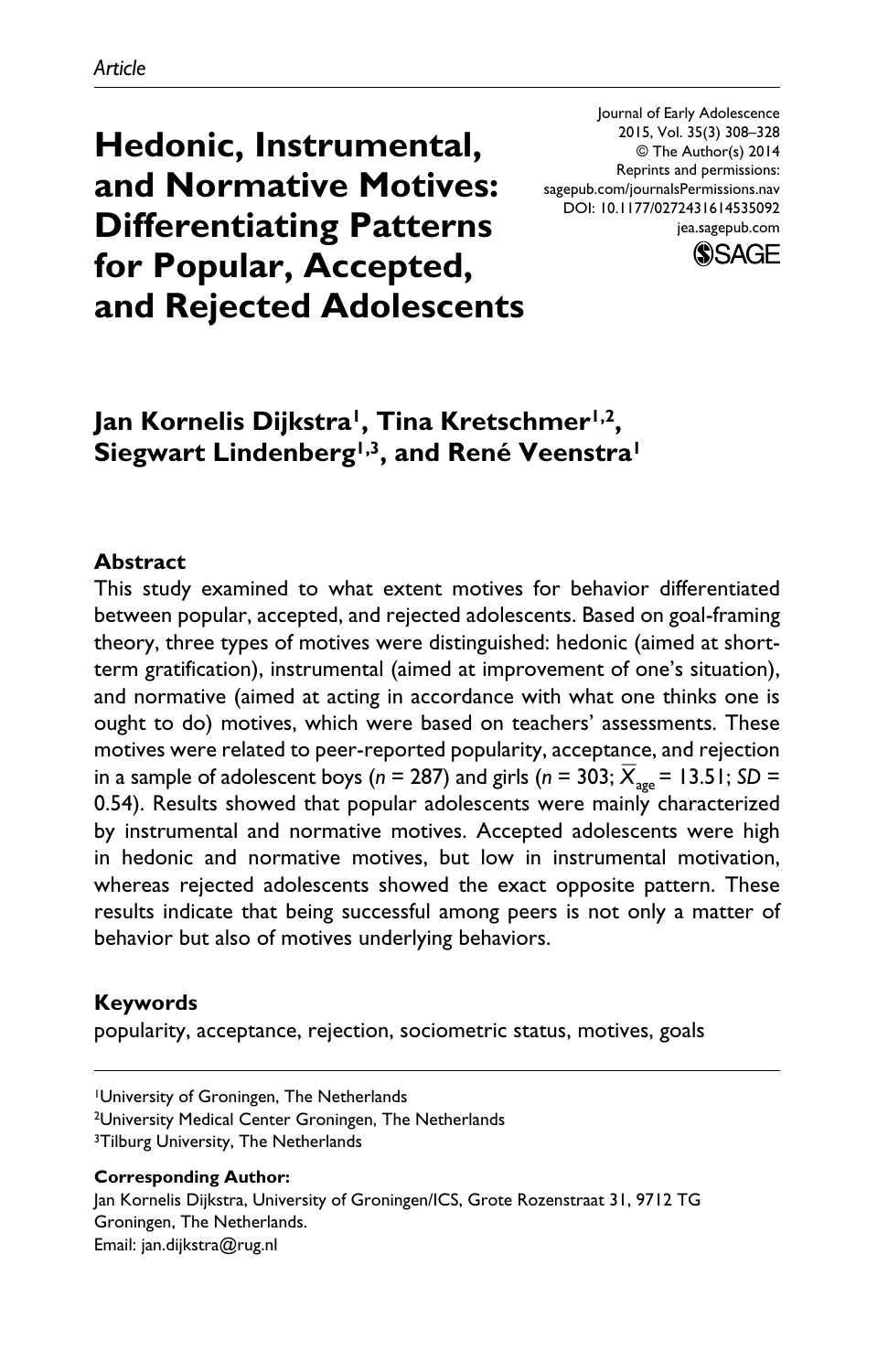Within the peer context, adolescents can achieve different social positions, varying from being popular, accepted/liked to being rejected (Cillessen & Rose, 2005). Differences in social standing among peers have mostly been explained by adolescents' behaviors and characteristics, revealing distinct profiles. Popular adolescents have been characterized as aggressive in combination with being prosocial and having peer-valued characteristics, such as athletic abilities, physical attractiveness, and dressing fashionably (Cillessen & Mayeux, 2004; De Bruyn & Van den Boom, 2005; Dijkstra, Lindenberg, Verhulst, Ormel, & Veenstra, 2009; LaFontana & Cillessen, 2002). Reflecting an ambiguous position among peers, popular adolescents are also seen as stuck-up, snobbish, and arrogant (de Bruyn & Cillessen, 2006; Gorman, Kim, & Schimmelbusch, 2002; Parkhurst & Hopmeyer, 1998). Well-liked, accepted adolescents have mainly been characterized by their prosocial skills and behaviors without being aggressive, whereas rejected adolescents predominantly distinguish themselves with aggressive behaviors and the absence of prosocial behaviors (Cillessen & Mayeux, 2004; Coie, Coppotelli, & Dodge, 1982; Dijkstra, Lindenberg, & Veenstra, 2007; Gifford-Smith & Brownell, 2003; Lease, Kennedy, & Axelrod, 2002; Lease, Musgrove, & Axelrod, 2002; Parkhurst & Hopmeyer, 1998). Together these studies have revealed distinct profiles for popular, accepted, and rejected adolescents. Yet, surprisingly little is known about the extent to which different positions in the peer group relate to distinct motives for behavior of adolescents. Some behaviors and particularly characteristics might be difficult to change, such as being good in sports or attractive, but the extent to which adolescents are prosocial or aggressive might be the result of underlying intentions and motives. Research of Hawley, Little, and Card (2008) and Hawley and Vaughn (2003) in this direction examined how coercive, aggressive behaviors and prosocial behaviors are strategies for resource control, suggesting intentions underlying the use of these strategies. Reflecting similar patterns as mentioned above, adolescents who combined coercive and prosocial strategies for resource control, labeled as bistrategics, were most popular. Adolescents, who were mainly characterized by prosocial resource control strategies, were most accepted among peers, whereas rejection was highest for adolescents using predominantly coercive, aggressive strategies. With regard to bullying, Sijtsema, Veenstra, Lindenberg, and Salmivalli (2009) showed that bullies were motivated to gain dominance by having status goals, which also was related to being popular, whereas rejected children were low in status goals. Together, these studies suggest that particular motives might underlie positions in the peer group.

We aim to add to these studies by examining how popularity, acceptance, and rejection in the peer group are related to distinct motives for behavior.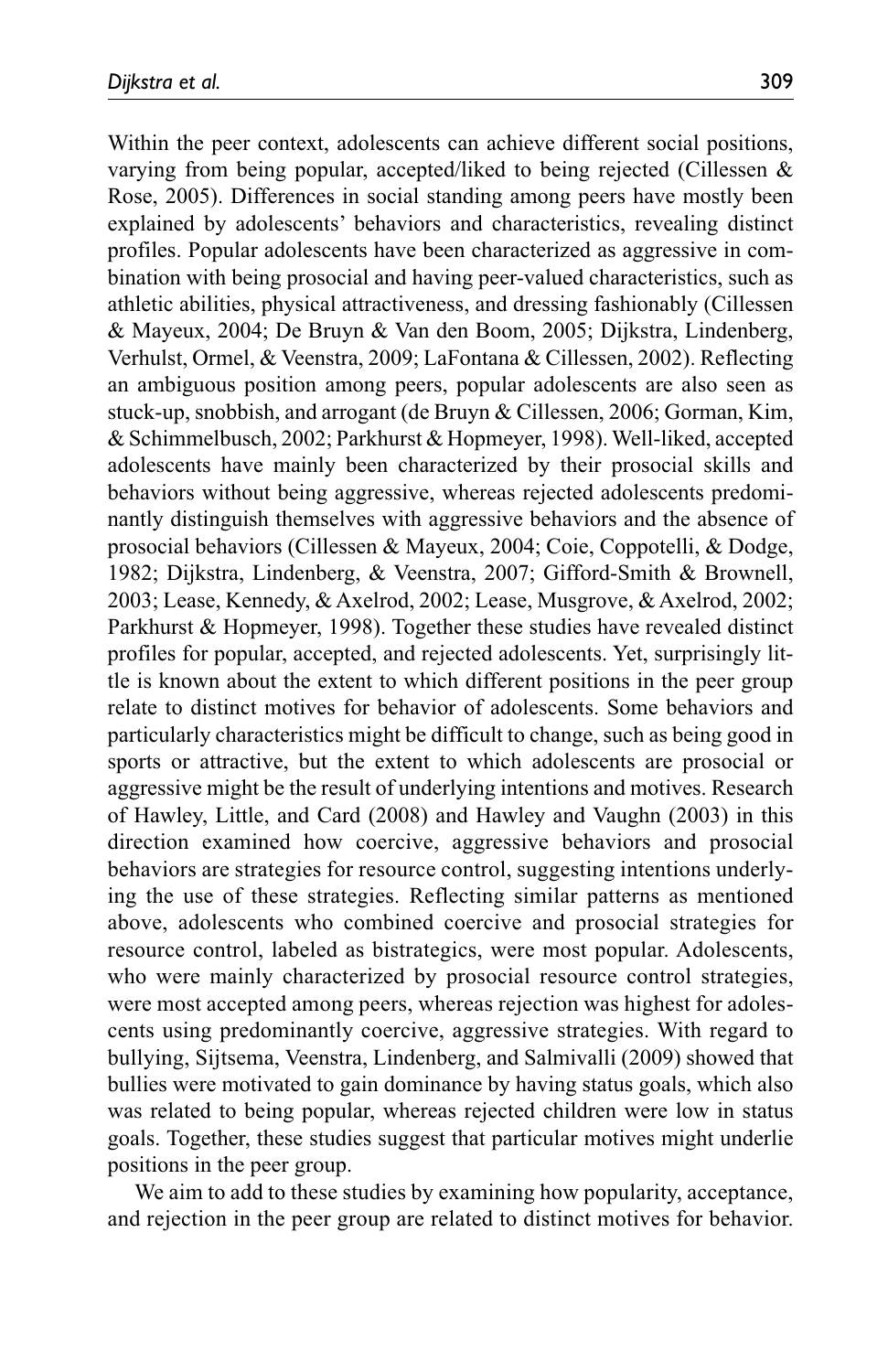We approach motives from the point of view of goals. Research on goals has shown that motivational and cognitive processes are intertwined. Goals, and especially overarching goals (mind-sets), govern what one pays attention to, what kind of information one is particularly sensitive to, what alternatives one considers, and so on (see Kruglanski & Köpetz, 2009). In the developmental literature, the importance of goals for acceptance and rejection has been emphasized by various authors (cf. Crick & Dodge, 1994; Dijkstra et al., 2007; Heidgerken, Hughes, Cavell, & Willson, 2004; Ojanen, Grönroos, & Salmivalli, 2005; Renshaw & Asher, 1983). Prominent distinctions between motives in this sense pertain to assertiveness/friendliness (Renshaw & Asher, 1983) and agenticness/communality (Ojanen, Aunola, & Salmivalli, 2007; Ojanen et al., 2005). These distinctions have proven to be very useful, yet they gloss over a distinction that has proven to be important in many contexts: whether people are motivated instrumentally (i.e., being planful, cunning, manipulative) or hedonically (i.e., focusing on feeling good, spontaneous, fun loving). For our study, we therefore followed goal-framing theory (Lindenberg, 2006, 2013; Lindenberg & Steg, 2007) that distinguishes three overarching goals: hedonic, instrumental, and normative goals. *Hedonic goals* aim at maintaining or improving the way one feels right now, that is, seeking direct gratification (here and now perspective). *Instrumental goals* aim at maintaining or improving one's resources, reflecting more strategic and calculative intentions to improve one's situation in the longer run (perspective of the future self). *Normative goals* indicate behaving appropriately, conforming to social norms and rules (perspective of the generalized other).

These motives are not mutually exclusive but are likely to be chronically activated or inhibited to various degrees. Because of the simultaneous activation and because hedonic and instrumental motives are both related to self-interest versus interests of the other, they are likely to correlate more strongly with each other than with the normative goal (see Tamir, Mitchell, & Gross, 2008). Yet, they are different in the major focus (feelings vs. resources) and in the time perspective (short term vs. longer term). At any given time, one of the three goals is the most dominant (i.e., the most strongly activated) goal. For example, somebody may be strongly normatively motivated but also motivated to have a good time if this remains within the limits of what is allowed. The fact that these overarching goals are chronically activated to various degrees allows the simultaneous influence of trait and state effects. The overarching goal that is most strongly chronically activated exerts its influence across situations and thus functions in a trait-like manner. It is also possible that an overarching goal is chronically strongly inhibited, in which case the trait-like feature is that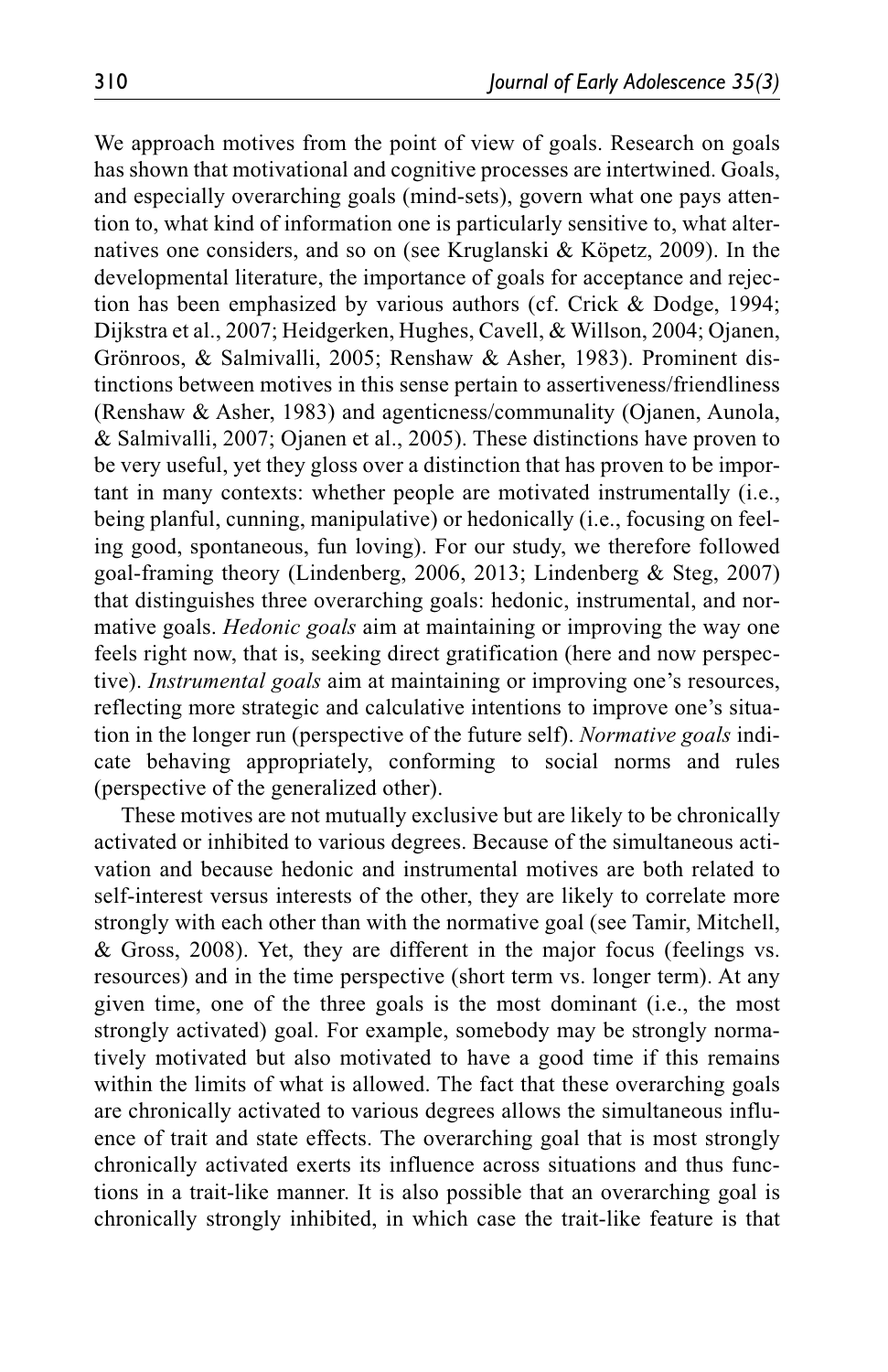lack of situational activation. The overarching goal that is least strongly chronically activated without being inhibited is most likely to be situationally influenced. Thus, one gets motivational profiles that consist of strongly and less strongly chronically activated overarching goals (which we here call "motives"). For example, although the instrumental motivation may be dominant across situations, a subdominant normative motivation may cooccur only in some situations and not in others. For another person, the inhibition of hedonic motivations is so strong that it will also occur across situations. This makes for the possibility that specific motivational profiles are not just characterized by the dominant type of motivation, but also by a more or less dominant inhibition, and more or less openness to situational influences. Because of this multiplicity of motives and their differing strengths, it is useful to focus on their combination, reflecting their trait and state-like aspects. We expect that these motivational profiles translate into different positions in the peer group.

What characterizes popular adolescents is that they are attractive for affiliation, excitement, daringness, and showing coercive, aggressive behaviors (LaFontana & Cillessen, 2002). This highly instrumental behavior also concerns the defense of the popular position (Caravita & Cillessen, 2012; Cillessen & Mayeux, 2004). However, depending on the situation, adolescents can also be hedonically motivated in their opposition to adult norms, with involvement in risk behavior (Mayeux, Sandstrom, & Cillessen, 2008; Tucker et al., 2011) and a low priority of academic achievement (de Bruyn & Cillessen, 2006; Troop-Gordon, Visconti, & Kuntz, 2011). Their normative motivations are likely to differ situationally, being antisocial with regard to adult norms and in defense of their position on the one hand and periodically prosocial to peers on the other hand (De Bruyn & Van den Boom, 2005; Dijkstra et al., 2009; Lease, Musgrove, & Axelrod, 2002). We thus expect popular adolescents to be mainly characterized as instrumentally motivated, to a lesser extent hedonically motivated, and occasionally normatively motivated.

In contrast to popular adolescents, we expect accepted adolescents to be liked because they are motivated to be friendly and helpful (i.e., normatively motivated) and fun to be with (i.e., hedonically motivated; cf. Dijkstra et al., 2007; Gifford-Smith & Brownell, 2003). We also expect that their likeability is in large part due to their not being calculating, manipulative or coercive, that is, not instrumentally motivated. Finally, the motivational profile of rejected adolescents is likely to differ from that of their being highly instrumentally motivated without the redeeming features of hedonic or normative motivation. They are thus likely to be neither motivated to be prosocial nor perceived as fun to be with (cf. Gifford-Smith & Brownell, 2003).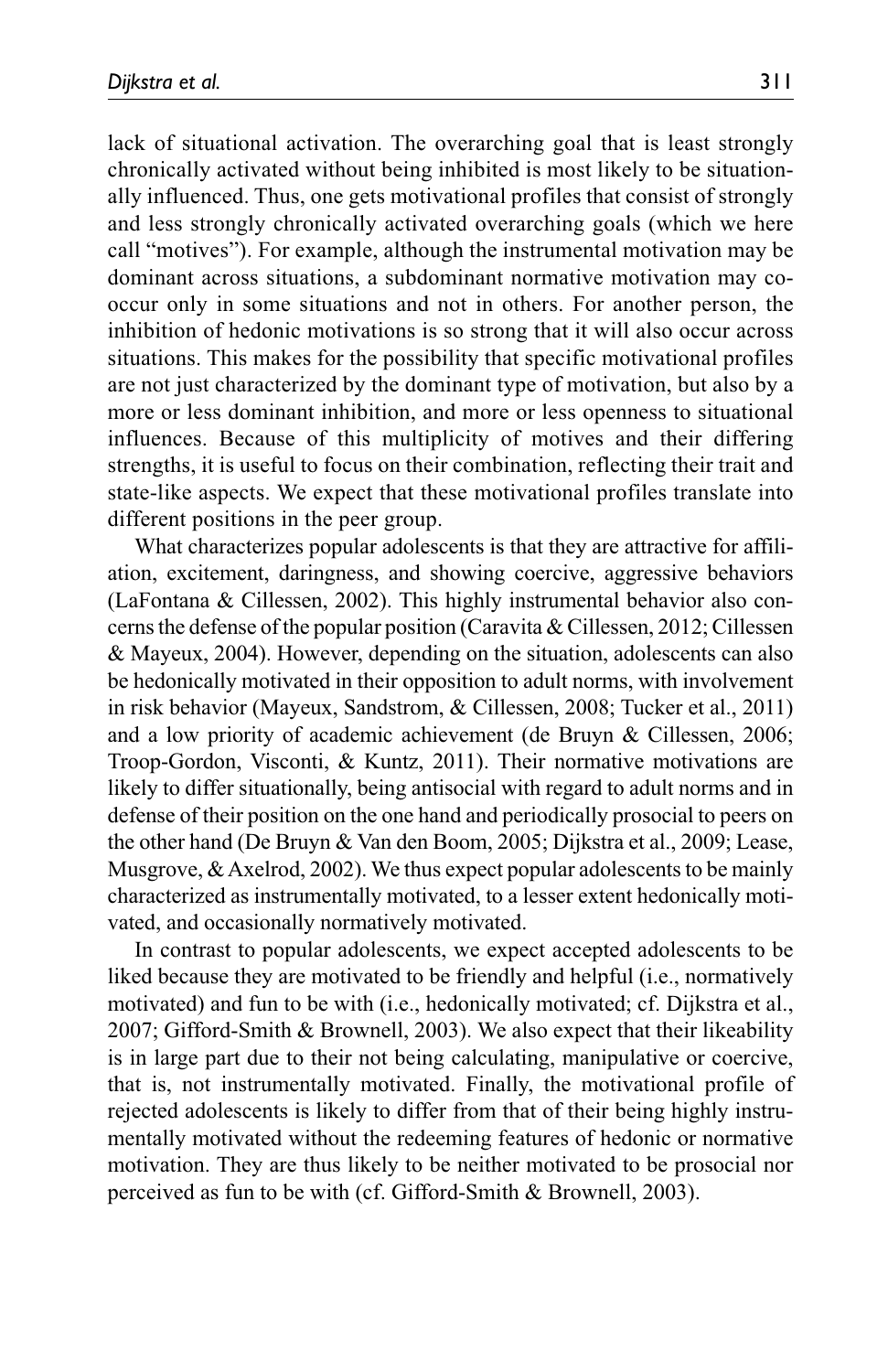# **Method**

### *Sample*

To test our hypotheses, we relied on data from of TRacking Adolescents' Individual Lives Survey (TRAILS); a prospective cohort study of Dutch preadolescents who will be measured biennially until they are at least 25 years old to chart and explain the development of mental health and social development from preadolescence into adulthood. We used a subsample of adolescents in the present study for whom peer nominations and teacher assessments for motivations were available. The TRAILS target sample were preadolescents living in five municipalities in the north of the Netherlands, including both urban and rural areas (De Winter et al., 2005). Of all the children approached for enrollment in the study (selected by the municipalities and attending schools that were willing to participate;  $N =$ 3,145 children from 122 schools; response of schools 90.4%), a total of 2,230 children participated in the first assessment wave of TRAILS. Of the 2,230 baseline participants,  $96.4\%$  ( $n = 2,149,51\%$  girls) participated in the second assessment wave (T2). Mean age at T2 was  $13.60$ ,  $SD = 0.53$ (Huisman et al., 2008).

During the second wave of data collection, adolescents, their parents, and their teachers completed questionnaires, which, on this occasion, also included peer nominations. These were collected from both TRAILS participants and their classmates. Peer nominations were assessed in classes with at least three regular TRAILS participants. In total, 98 students, of whom 3 were regular TRAILS participants, refused to participate. The assessment of the peer nominations lasted about 15 minutes and took place during regular lessons. In total, 3,312 students (1,675 boys, 1,637 girls), including 1,007 regular TRAILS participants, filled out the questionnaire and nominated their classmates (for a more detailed description, see Dijkstra et al., 2009).

In the current study, we used information from the peer nominations in combination with teacher reports, which were assessed for TRAILS respondents only. This resulted in a target sample of 590 participants (287 boys and 303 girls) with a mean age of  $13.51$  (*SD* = 0.54). Respondents with complete information did not differ in popularity,  $t(3310) = -1.28$ ,  $p = .20$ ; acceptance, *t*(3310) = 1.28, *p* = .20; and rejection, *t*(3310) = −1.37, *p* = .17, from respondents with only peer reports. They did also not differ on hedonic, *t*(1314) = 0.09, *p* = .93; instrumental, *t*(1314) = −0.43, *p* = .67; and normative motives,  $t(1314) = 1.44$ ,  $p = .15$ , from respondents with only teacher reports.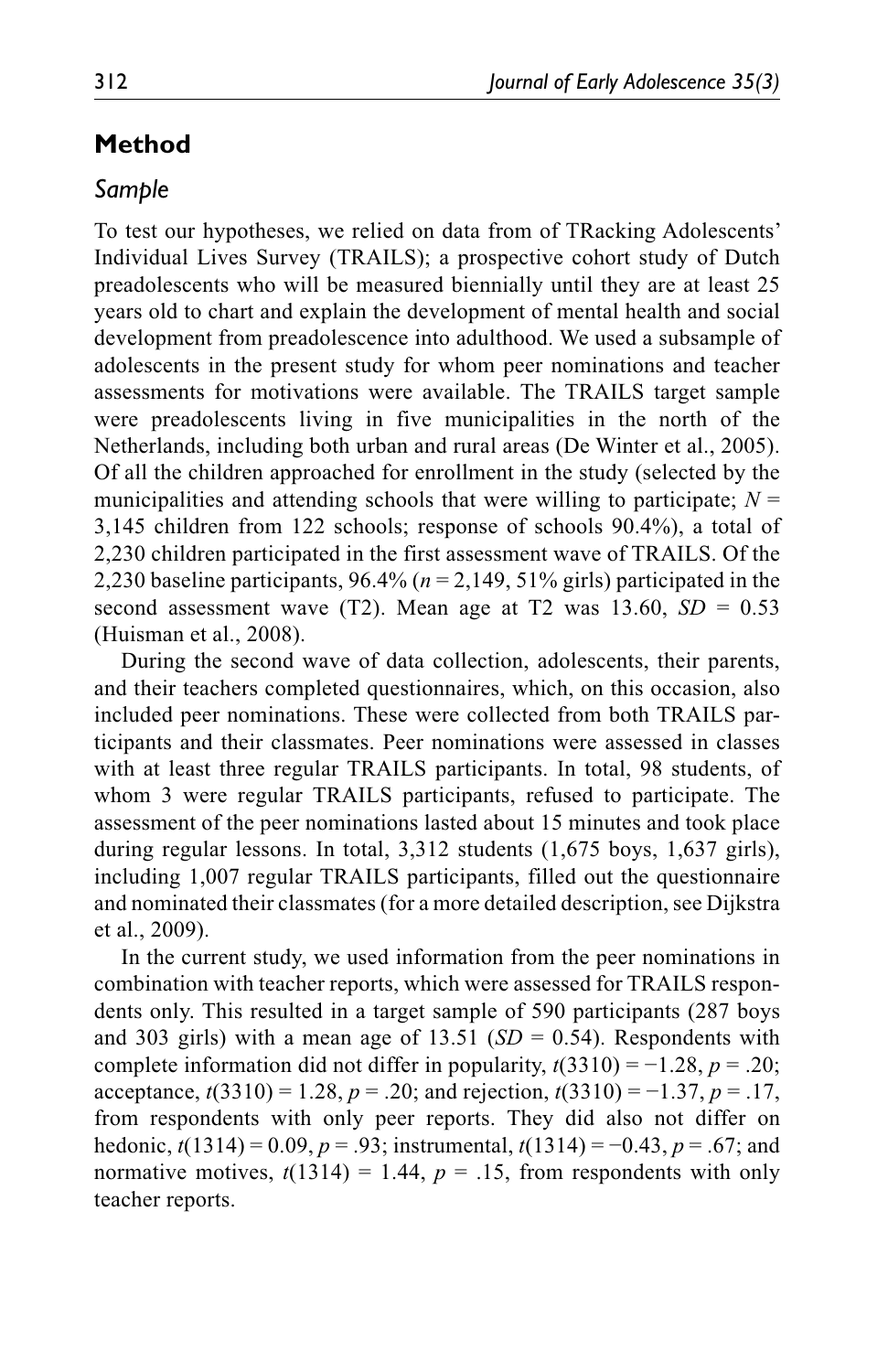### *Measures*

*Peer measures.* Popularity, peer acceptance, and peer rejection were based on the number of nominations received from their classmates on the question "who do other want to be associated with" (popularity), "who do you like" (peer acceptance), and "who do you dislike" (peer rejection). Respondents could nominate an unlimited number of same-gender and crossgender classmates on all questions. For each measure, the total number of peer nominations was added and subsequently calculated relative to the total number of participating classmates to take differences in the number of respondents per class into account. This yielded proportion scores from 0 to 1.

We used a somewhat different measure for popularity as in previous research. In most studies of popularity among adolescents, respondents are asked to nominate the most (and least) popular peers; this can cover many aspects, such as influence, dominance, power, attractiveness, and resource control (de Bruyn & Cillessen, 2006; LaFontana & Cillessen, 2002; Lease, Musgrove, & Axelrod, 2002; Parkhurst & Hopmeyer, 1998). Our measure was based on what adolescents presumably mean by saying that a person is popular, namely, that people want to be connected with the popular person, to be associated with that person, and to "bask in reflected glory" (Cialdini & Richardson, 1980; Dijkstra et al., 2010a). Moreover, we explicitly disentangled personal preferences for being associated with a person from reputationbased preferences by asking respondents to nominate people with whom others want to be connected. This yields a reputation-based measure of affiliative popularity, referred to as "popularity" (see also Dijkstra et al., 2009; Dijkstra et al., 2010b).

*Motives for behavior.* Teachers answered 15 statements about students' motives for behavior on a 5-point scale ranging from 0 (*never*) to 4 (*usually*). Items included statements such as "only does something when it is pleasant" (hedonic motives), "is calculative in his/her behavior" (instrumental), and "wants to make himself/herself useful for others" (normative motives; see description of all items in Table 1). Principal component analyses using varimax rotation revealed that all items loaded positively on the three distinct motives, that is, hedonic motives, instrumental motives, and normative motives with a total explained variance of 63.2%. For each motive, scores on the five items were summed and divided by the number of items, resulting in three internally consistent scales; hedonic motives ( $\alpha$  = .86), instrumental motives ( $\alpha$  = .84), and normative motives ( $\alpha$  = .80).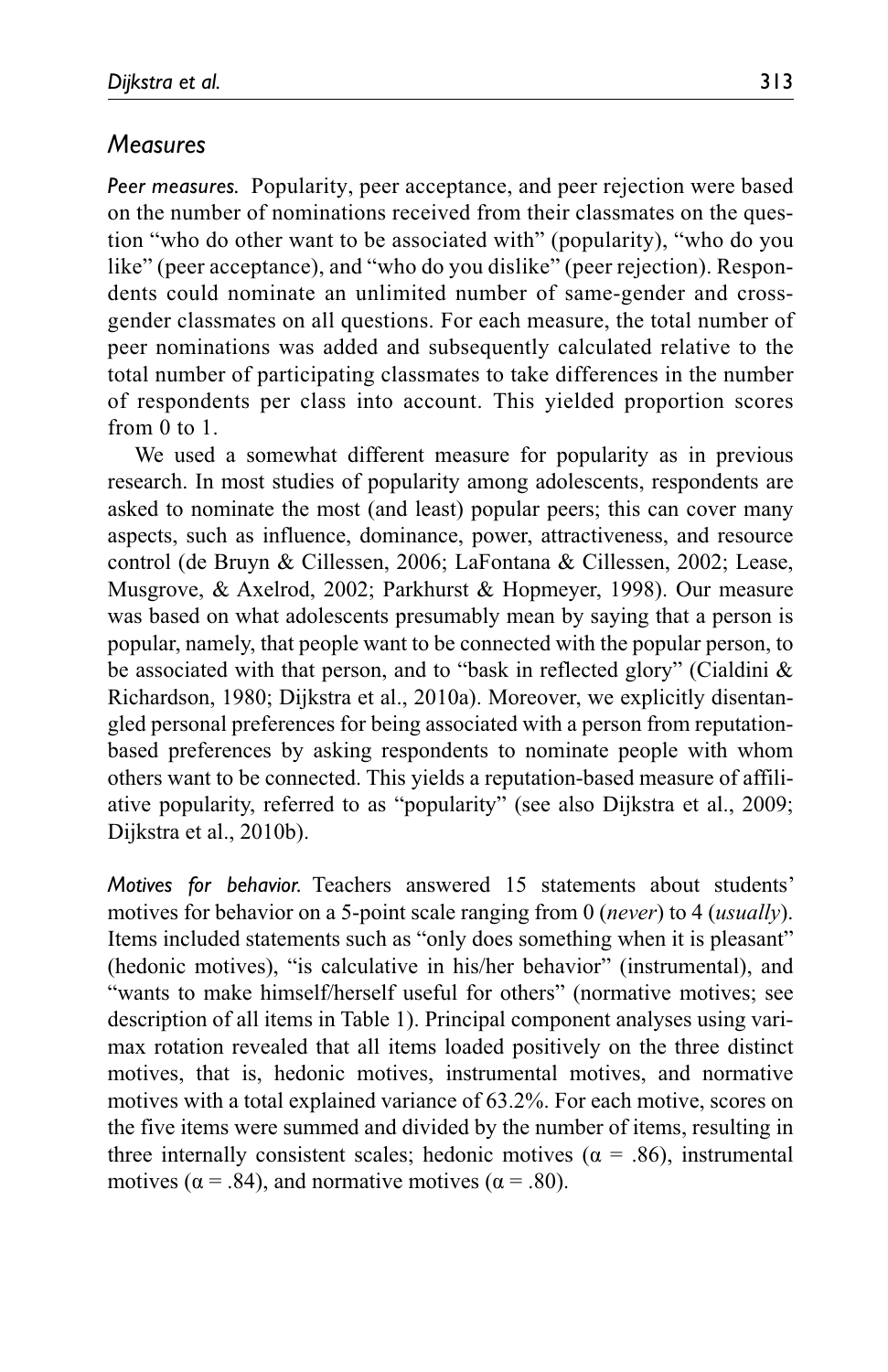**Table 1.** Individual Items Measuring Hedonic, Instrumental, and Normative Motives.

| This student                                        |  |
|-----------------------------------------------------|--|
| Hedonic ( $\alpha$ = .86)                           |  |
| thinks in the short term                            |  |
| only exerts on something when it is fun             |  |
| only does things for sociability                    |  |
| only does something when it is pleasant             |  |
| only shows effort when it pays off                  |  |
| Instrumental ( $\alpha$ = .84)                      |  |
| manipulates others to get what he/she wants         |  |
| focuses on obtaining personal gain                  |  |
| is calculative in his/her behavior                  |  |
| tries to achieve his/her goal at all costs          |  |
| is only nice when it suits him/her                  |  |
| Normative ( $\alpha$ = .80)                         |  |
| helps others with a task to make them happy         |  |
| is willing to give money for charity                |  |
| wants to make himself/herself useful for others     |  |
| bears others in mind in his/her behavior            |  |
| behaves appropriate in view of teachers and parents |  |

*Note*. Answer categories ran on a 5-point scale from 0 (*never*) to 4 (*usually*).

# **Results**

### *Descriptive Statistics and Correlations*

We first examined whether boys and girls differed in peer measures and motives in behaviors by means of *t* tests (Table 2). No gender differences were found for popularity, acceptance, or rejection. Boys scored higher on hedonic motives, whereas girls scored higher on normative motives. Instrumental motives did not differ by gender.

Correlational analyses showed that popularity correlated weakly with peer acceptance for boys and moderately for girls (Table 3). Acceptance was negatively correlated with rejection. For both boys and girls, hedonic motives correlated positively with instrumental motives, and negatively with normative motives, whereas instrumental and normative motives were negatively associated. When looking at the associations of motives with popularity, acceptance, and rejection, it appeared that popularity was associated with hedonic and instrumental motives, but it was unrelated to normative motives (both for boys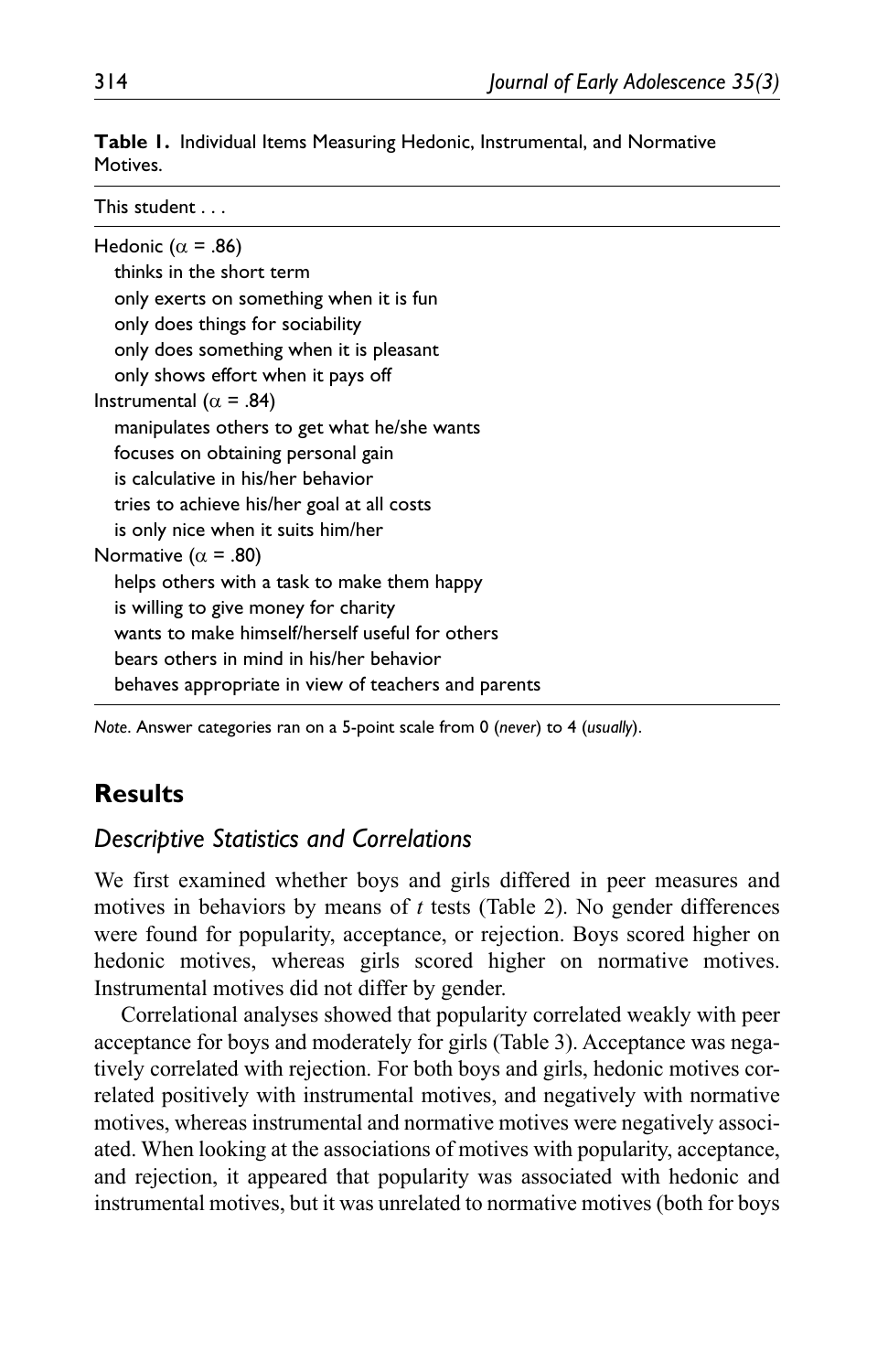|                | X(SD)              |                     |                            |
|----------------|--------------------|---------------------|----------------------------|
|                | Boys ( $n = 287$ ) | Girls ( $n = 303$ ) | t tests                    |
| Peer measures  |                    |                     |                            |
| Popularity     | 0.11(0.13)         | 0.11(0.13)          | $t(588) = 0.78, p = .44$   |
| Acceptance     | 0.55(0.21)         | 0.54(0.21)          | $t(588) = 0.13, p = .90$   |
| Rejection      | 0.13(0.16)         | 0.11(0.14)          | $t(588) = 1.42, p = .16$   |
| <b>Motives</b> |                    |                     |                            |
| Hedonic        | 1.72(0.74)         | 1.49(0.72)          | $t(588) = 3.89, p < .001$  |
| Instrumental   | 1.25(0.69)         | 1.16(0.73)          | $t(588) = 1.58, p = .11$   |
| Normative      | 2.22(0.61)         | 2.46(0.62)          | $t(588) = -4.75, p < .001$ |

**Table 2.** Mean Differences Between Boys and Girls on Study Variables.

*Note.* Peer measures are proportion scores from peer nominations, running from 0 to 1; motives are scale scores from teacher reports, running from 0 to 4.

|                 |        |         |         | 4      |        | 6       |
|-----------------|--------|---------|---------|--------|--------|---------|
| I. Popularity   |        | $.24*$  | $-.04$  | $.18*$ | $.19*$ | $-.02$  |
| 2. Acceptance   | .11    |         | $-.64*$ | .10    | $-.10$ | $.13*$  |
| 3. Rejection    | .03    | $-.70*$ |         | 0١.    | $21*$  | $-14*$  |
| 4. Hedonic      | .19*   | 06      | .03     |        | $.62*$ | $-.30*$ |
| 5. Instrumental | $.22*$ | $-.01$  | $.17*$  | $.62*$ |        | $-.32*$ |
| 6. Normative    | $-.02$ | .10     | $-18*$  | $-37*$ | $-39*$ |         |

**Table 3.** Correlations Between Main Variables.

*Note*. Correlations above diagonal for girls (*n* = 303); below diagonal for boys (*n* = 287). \* *p* < .05.

and girls). Whereas acceptance was positively related to normative motives both for boys and girls, it was marginally significantly related to hedonic motives (positively) and instrumental motives (negatively) for girls only. For boys and girls, rejection was positively related to instrumental motives, negatively related to normative motives, and unrelated to hedonic motives.

# *Structural Equation Modeling Predicting Popularity, Acceptance, and Rejection From Motives*

To test our hypotheses, we examined to what extent hedonic, instrumental, and normative motives together predicted popularity, acceptance, and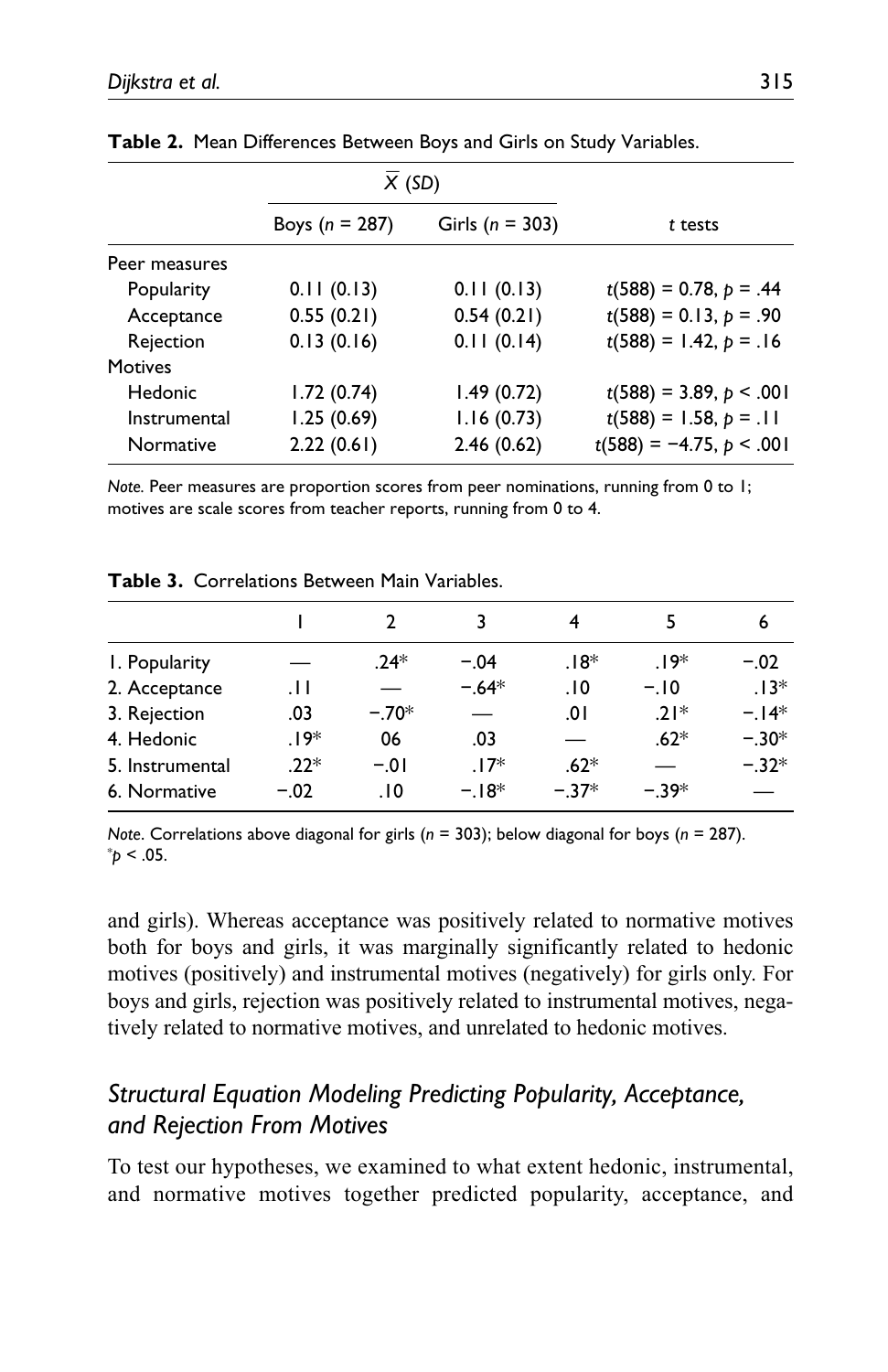rejection, respectively, by means of structural equation modeling. Before testing the hypothesized structural relationships, measurement models were computed to confirm the factorial structure of the proposed constructs. Goodness-of-fit was assessed by examining the comparative fit index (CFI), root mean square of approximation (RMSEA), and standardized root mean square residual (SRMR) but we also note the  $\chi^2$ . The latter almost always yields a significant value (i.e., discrepancy between model and data) in complex models with large *n*, however. Using the modification indices function in Mplus 7.2 (Muthén & Muthén, 2010), models were adjusted to obtain a better fit to the data. These modifications concerned two correlated residual variances (between the items "manipulates others to get what he/ she wants" and "focuses on obtaining personal gain" as well as "bears others in mind in his/her behavior" and "behaves appropriate in view of teachers and parents"). Including these modifications resulted in an acceptable fit for all three measurement models: popularity,  $\gamma^2(108) = 315.31$ , CFI = .96, RMSEA = .057, SRMR= .044; acceptance,  $\gamma^2(108) = 323.86$ , CFI = .96, RMSEA = .058, SRMR= .046; rejection,  $\chi^2(108) = 323.37$ , CFI = .96, RMSEA = .058, SRMR= .045. A measurement model containing all peer status types yielded a borderline acceptable model-data fit:  $\gamma^2(137)$  = 743.05, CFI = .88, RMSEA = .087, SRMR= .070. Separate sets of analyses were conducted for the three status types (see Figures 1-3) initially, followed by a model containing all status types simultaneously. For each status type, a model was fitted in which the direct paths from motives to status type were assessed. Independent variables were allowed to correlate with each other. We controlled for gender in all analyses and note the amount of variance explained by gender alone.

In the model predicting popularity, higher levels of instrumental and normative motives were both related to higher popularity among peers, and there was no inhibition of hedonic motives (Figure 1). Acceptance was positively related to normative and hedonic motives, and negatively associated with instrumental motives (Figure 2). For rejection we found the expected profile opposite to the acceptance profile; a positive relation with instrumental motives, but negative associations with hedonic and normative motives (Figure 3). All significant links also emerged when we examined all status outcomes simultaneously, model fit:  $χ²(150) = 407.16$ , CFI = .951, RMSEA = .054 (.048-.060), SRMR= .044 (details available on request). We also examined the amount of variance explained with gender removed from the models. Gender was not a significant predictor of rejection or acceptance, thus the amount of variance explained in both status types remained the same as when gender was included as covariate. In contrast, popularity was predicted by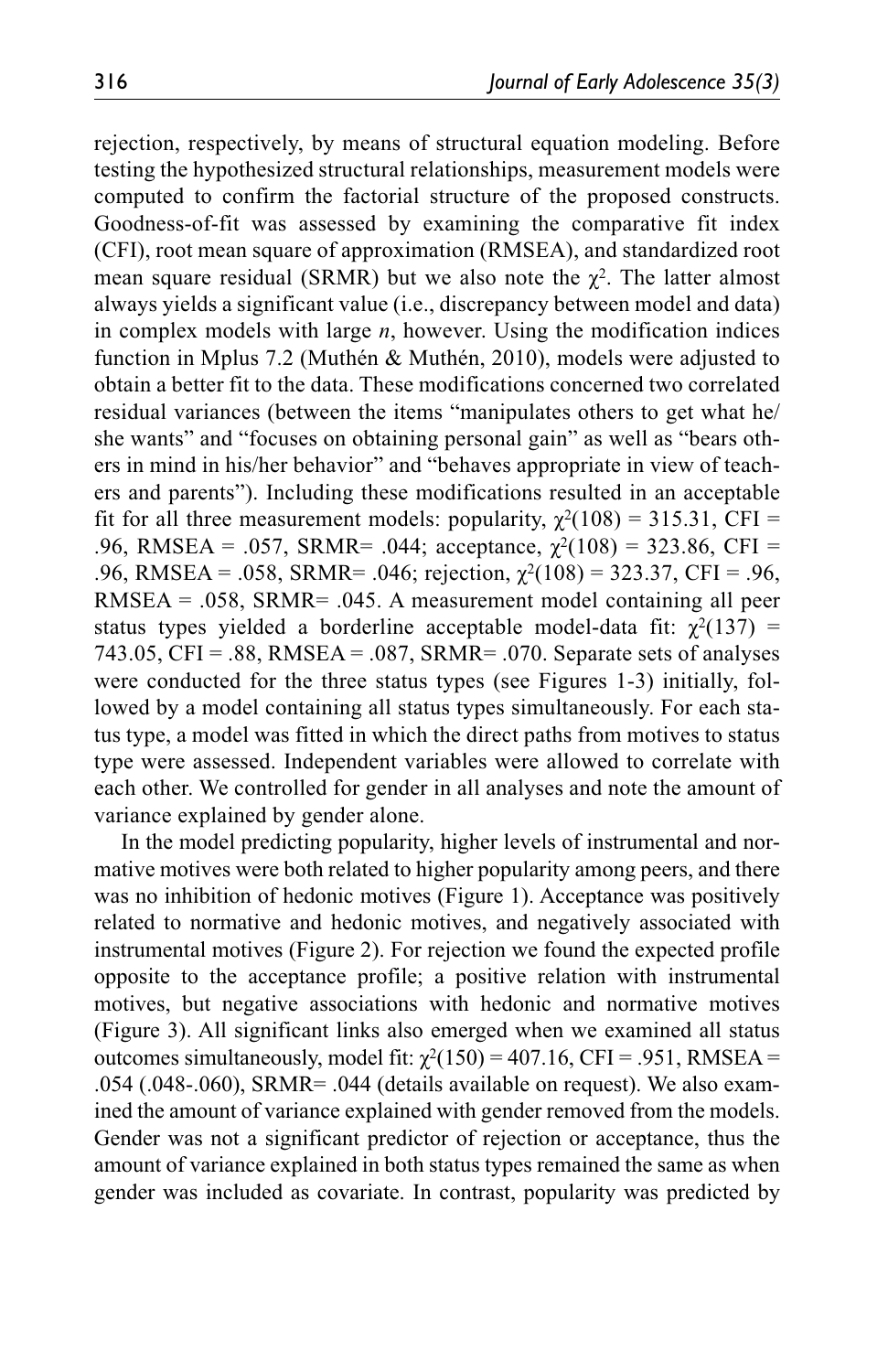

**Figure 1.** Hedonic, instrumental, and normative motives predicting popularity (*n* = 590). *Note*. Model fit:  $χ<sup>2</sup>(124) = 360.21$ , CFI = .951, RMSEA = .057 (.050-.064), SRMR = .044. CFI = comparative fit index; RMSEA = root mean square of approximation; SRMR = standardized root mean square residual. \**p* < .05. \*\**p* < .01. \*\*\**p* < .001.

gender:  $b = -10$ ,  $p < 0.05$ , and removing this covariate lowered the amount of variance explained in the outcome by 1% (note that *R*2 was still significant at  $p < .05$ ). In sum, our analyses showed that the different motivational profiles clearly differentiated in the expected direction between popularity, acceptance, and rejection.

## *Supplementary Analyses*

Because teachers might derive perceptions of motives from observed behavior, we additionally looked at the extent to which the link between motives and the different positions in the peer group were explained by behaviors. To this end, we included self-reported risk behaviors, aggression, and prosocial behavior (see description of measures in the appendix), which relate to hedonic, instrumental, and normative motives, respectively (see Appendix Figures A1-A3). Although the different motives were related to these behaviors, the strength of these effects and the link of the behaviors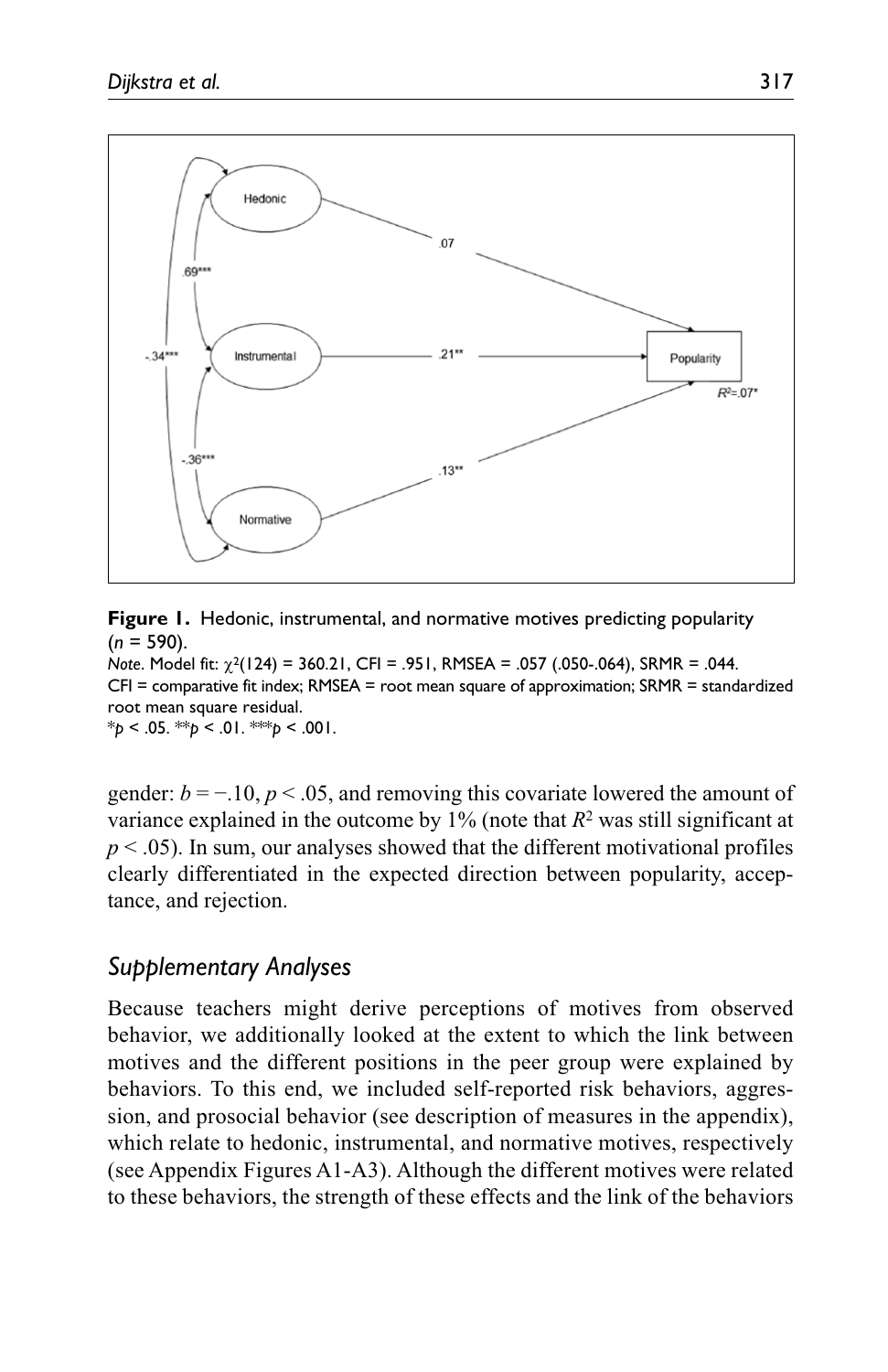

**Figure 2.** Hedonic, instrumental, and normative motives predicting acceptance (*n* = 590).

*Note*. Model fit: χ2(124) = 369.11, CFI = .949, RMSEA = .058, SRMR = .046. CFI = comparative fit index; RMSEA = root mean square of approximation; SRMR = standardized root mean square residual.  $*_{p}$  < .05.  $*_{p}$  < .01.  $*_{p}$  < .001.

to the peer position suggest that the motivational profiles did not simply reflect behaviors. All direct links between motives and peer position remained more or less the same with and without considering behavior. Together, these findings indicate that our motivational profiles do not merely measure behaviors.

# **Discussion**

In this study we examined the extent to which different motives translate into distinct positions of adolescents in their peer group. On the basis of the three major motives distinguished by goal-framing theory (hedonic, instrumental, and normative motivation) (Lindenberg, 2006, 2008; Lindenberg & Steg, 2007), we predicted different motivational profiles for popular, accepted, and rejected adolescents. The motivational profile was approached as a combination of trait and state-like features. That is, a particular motive would dominate across situations, but it is also a trait-like feature to which degree a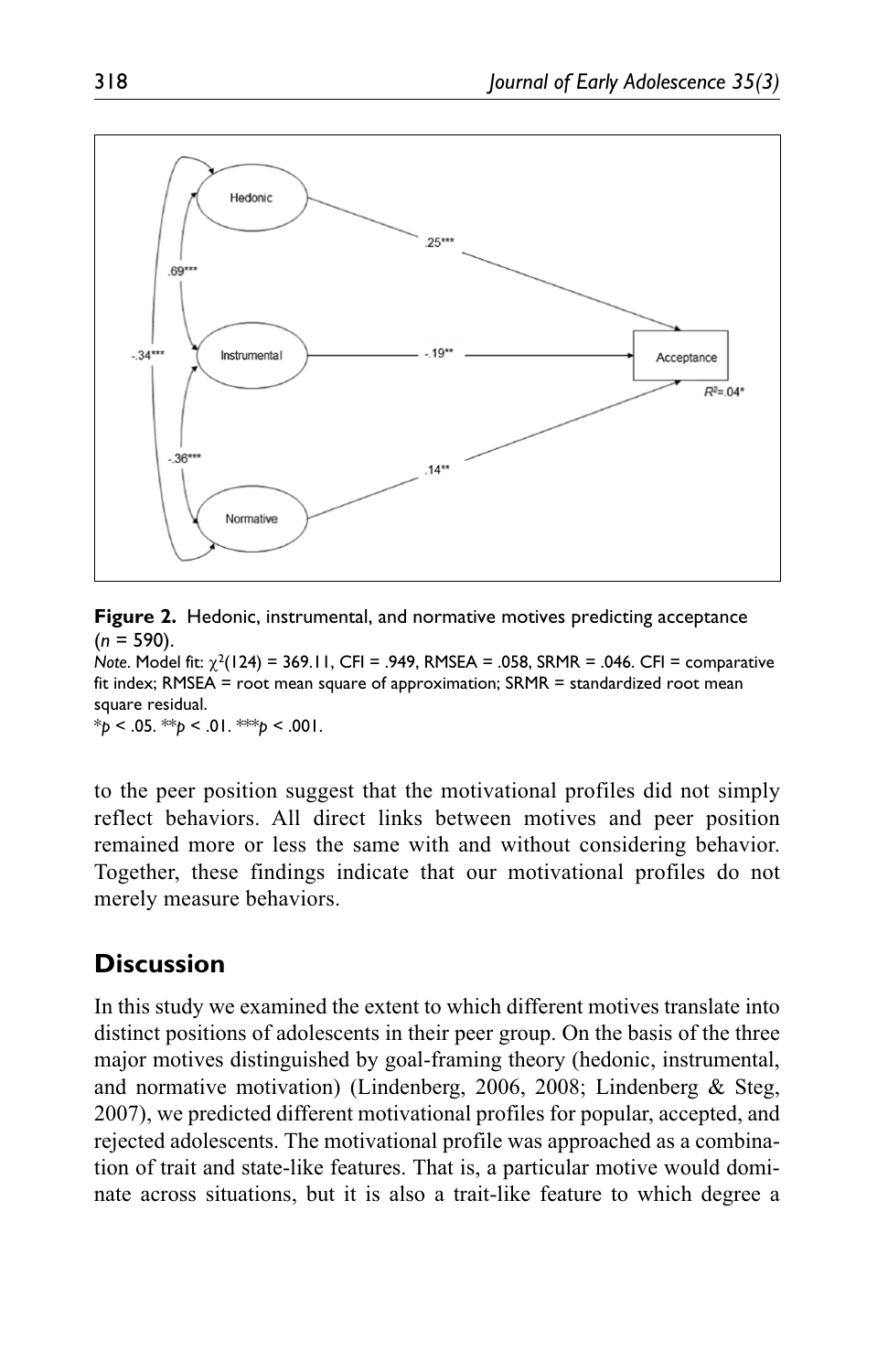

**Figure 3.** Hedonic, instrumental, and normative motives predicting rejection  $(n = 590)$ .

*Note*. Model fit:  $χ<sup>2</sup>(124) = 368.20$ , CFI = .950, RMSEA = .058 (.051-.065), SRMR = .045. CFI = comparative fit index; RMSEA = root mean square of approximation; SRMR = standardized root mean square residual. \*\**p* < .01. \*\**p* < .001.

particular motivation is inhibited and to which degree situations can influence the motivation. With a strongly dominant motive and with a strong inhibition of other motives, the situation will not have much influence. The possibility of situational influences is however also part of a particular motivational profile. These ideas resulted in specific predictions of how different positions in the peer group were linked to distinct motivational profiles with hedonic, instrumental, and normative motives simultaneously. For popular adolescents, we predicted a dominant instrumental motivation with situational hedonic and normative motivations. For accepted adolescents we predicted a dominant normative motivation, and strong inhibition of an instrumental motivation, and a situational hedonic motivation. For rejected adolescents, we expected a dominant instrumental motivation with strong inhibition of normative and hedonic motivations.

Our results suggest that indeed these motivational profiles were differently related to popularity, acceptance, and rejection in the peer group, showing distinct patterns for each type of position in the peer group.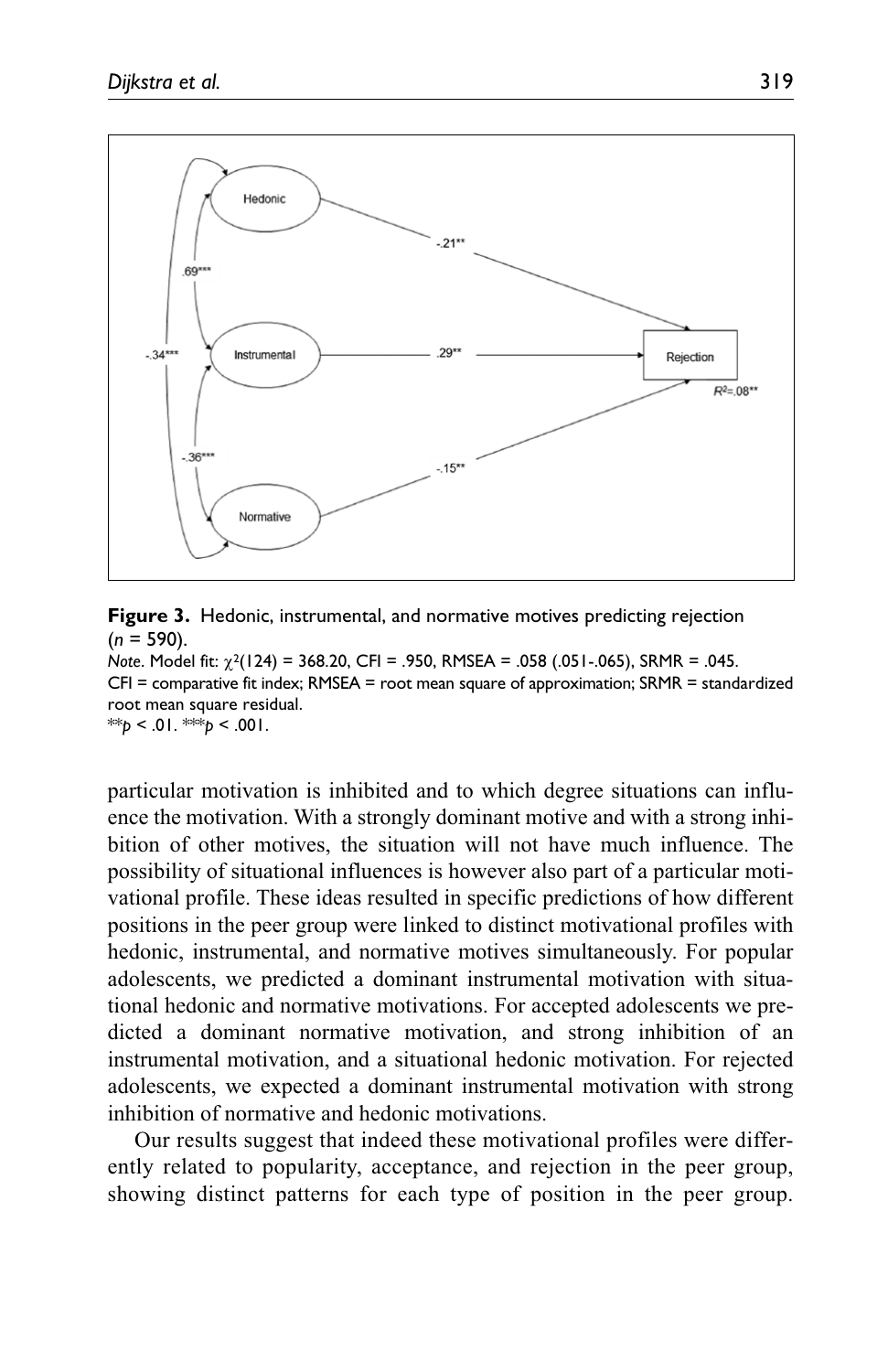Whereas accepted and rejected adolescents showed opposite patterns, popular adolescents had a more balanced motivational profile: being instrumental (and having a tendency to be hedonic) without being normatively inhibited. We predicted them to be antinormative with regard to adult norms and occasionally prosocial to peers, resulting in a low overall normative motivation. Contrary to rejected peers, popular adolescents seem to get away with the negative aspects of instrumental motives, seemingly because they have redeeming motivations (see also Dijkstra et al., 2009; Poorthuis, Thomaes, Denissen, Van Aken, & De Castro, 2012; Vaillancourt & Hymel, 2006). Accepted adolescents were particularly characterized by being normatively motivated and not instrumentally motivated. What we had not expected, though, is that their hedonic motivation is even stronger than the normative one. This would indicate that the strong inhibition of a calculative and manipulative motivation rendered their hedonic motivation (fun seeking) even more socially attractive than, for instance, their helpfulness.

This brings us to a limitation of this study. The cross-sectional nature of our data does not allow testing for causal relationships. Implicitly, we assumed that motives underlie behavior, which in turn translate into popularity, acceptance, or rejection. It could be argued however that some types of motives might also be reinforced *after* the achievement of a certain social standing among peers. This might hold particularly for gaining popularity, evoking instrumental, calculative behavior in order to maintain this position and fighting off competitors, the so-called Machiavellians (Hawley, 2003). This could also apply to accepted adolescents, who might become more sensitive and responsive to normative expectations in order to maintain their position in the group.

Although the motives we examined in our study differentiated between popularity, acceptance and rejection, it should be taken into account that the explained variance of our models was relatively low, suggesting that there are important other factors than motives that impact on adolescents' social standing in the peer group.

Furthermore, we only assessed positions and motives in a class context, which might differ from other contexts, such as home or peer settings outside of school. In theory, the dominant motive and the inhibited motives should be stable across situations, but we could not test this with the data at hand.

One specific aspect of our study is that we used teachers' assessments as the basis for the imputation of motivational profiles (which contain strongly and weakly activated goals). In general, motives are difficult to measure.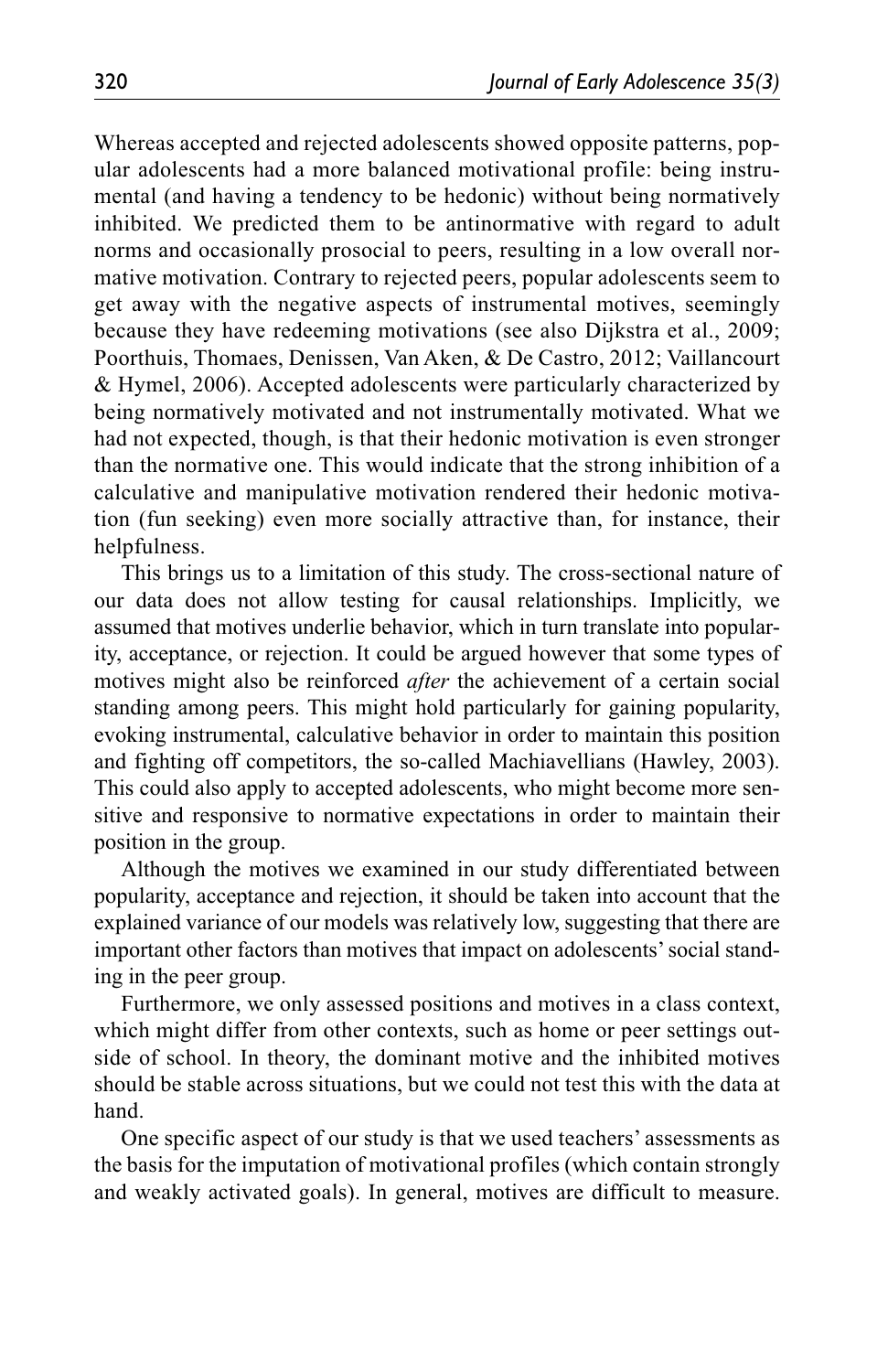Research often relies on self-reported importance evaluations (e.g., how important is it to you that others respect and admire you?) as bases for the imputation of motivations. If one deals with strongly chronically activated (or inhibited) goals, this method is fairly adequate and it is also used for assessing values as chronically activated goals (Steg, Perlaviciute, Van der Werff, & Lurvink, 2014). However, for assessing goals that are not so strongly chronically activated and therefore are more likely to change in accordance with the situation, this method is not very useful. There is some evidence that self-reports about such weaker goals are likely to be subject to situational priming effects (Moreno-Murcia, Sicilia, Cervello, Huéscar, & Dumitru, 2011; Rasinski, Visser, Zagatsky, & Rickett, 2005). For such goals, it is helpful to use reports by somebody who has experience with motive assessment and who can observe a person repeatedly in a variety of situations. Teachers are in a position to do just that. They have frequent opportunities to observe their students and to form judgments about their major and minor motives in different situations. Teachers' assessments of motives have been successfully used on other research (see, for example, Hawley & Geldhof, 2012), albeit for young children rather than adolescents.

This method is, of course, also not without its problems. Students may purposefully try to make a particular impression, hiding their "true" motives. For example, a highly instrumental person may purposefully try to appear normatively motivated in order to gain some advantage. However, by and large, this will not fool teachers (or fellow students) all the time if they have the opportunity for longer term observation (Back, Schmukle, & Egloff, 2010). Another problem could be the fact that teachers' assessments often differ from those of parents (see Veenstra et al., 2008). However, teachers also have a better opportunity to compare children than parents. In short, whereas the assessment of motives is always a difficult matter, teachers' assessments seem to be our best bet for the combined assessment of major and minor overarching goals of adolescents.

Despite the limitations, the strong point of the study stands: The patterns we found do not only shed light on how adolescents are motivated regarding behaving in the peer group, but also show the validity and usefulness of distinguishing motivational profiles based on hedonic, instrumental, and normative motives for understanding peer relations. We showed that the position in the peer group is not only a matter of behavior and characteristics but also of profiles of motives, which helps us better understand why some adolescents successfully get along with their peers, whereas other do not.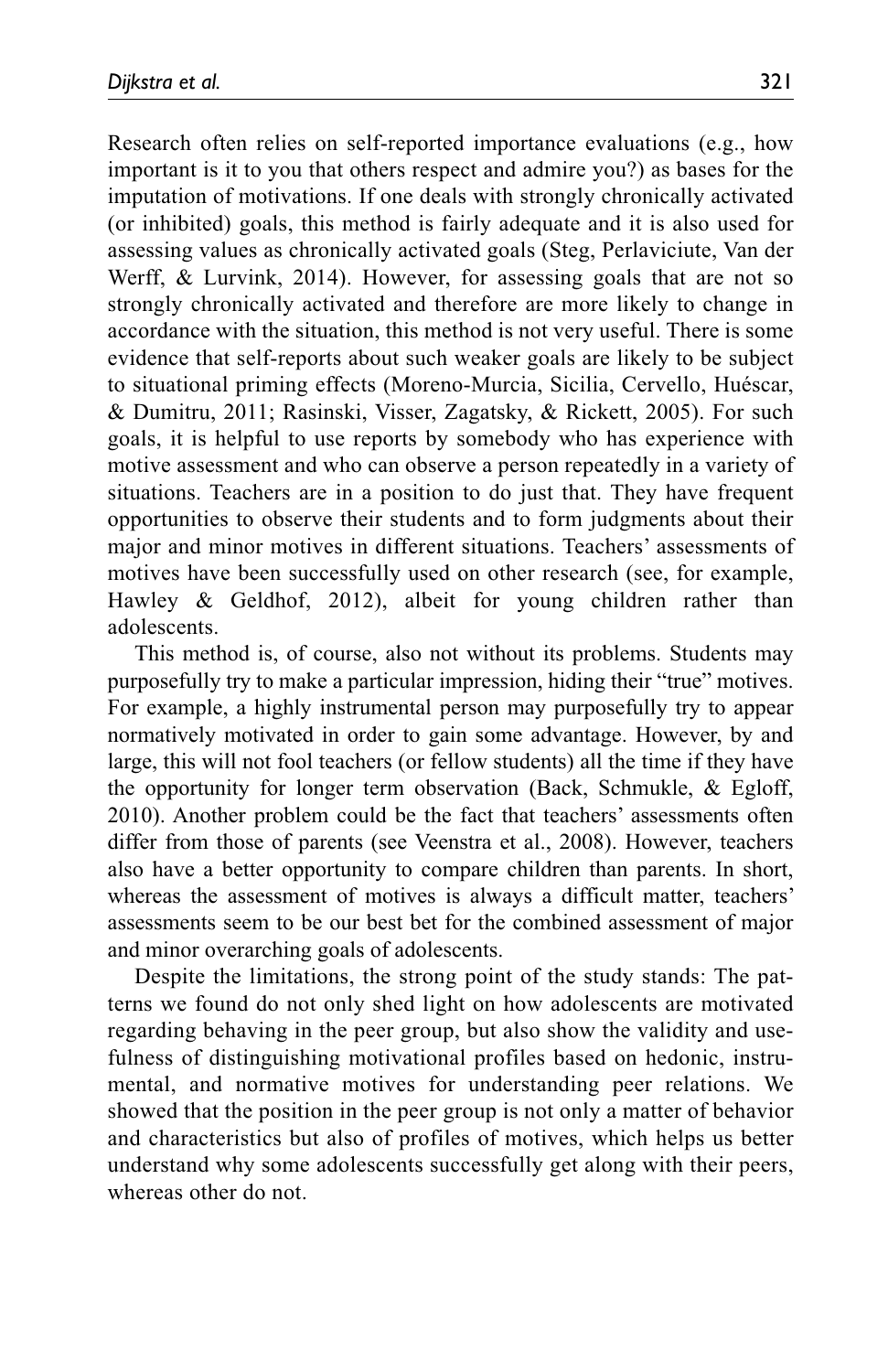# **Appendix**

## *Self-Reported Risk Behavior, Aggression, and Prosocial Behavior*

Risk behavior, aggression, and prosocial behavior were all assessed by questions from the Youth Self-Report (YSR) with answer categories running from never (0), sometimes (1), to often (2) (Achenbach, 1991). Risk behavior was measured by 17 questions about smoking, drinking alcohol, using drugs, and truancy. Internal consistency was good with an alpha of .78. Aggression was measured by 13 questions about the extent to which respondents were, for instance, mean to others, lied or cheated, or bullied others. The internal consistency of the scale was acceptable ( $\alpha = .65$ ). Prosocial behavior was measured by seven items, asking respondents to indicate to what extent they for instance liked helping others and tried to be honest to others ( $\alpha = .63$ ). Answers were summed and divided by the number of questions.



**Figure A1.** Behaviors mediating associations of hedonic, instrumental, and normative motives with popularity (*n* = 590). *Note.* Model fit: χ2(1410) = 3,050.25, CFI = .82, RMSEA = .044 (.042-.047), SRMR = .061. CFI = comparative fit index; RMSEA = root mean square of approximation; SRMR = standardized root mean square residual.

 $*_{p}$  < .05.  $*_{p}$  < .01.  $*_{p}$  < .001.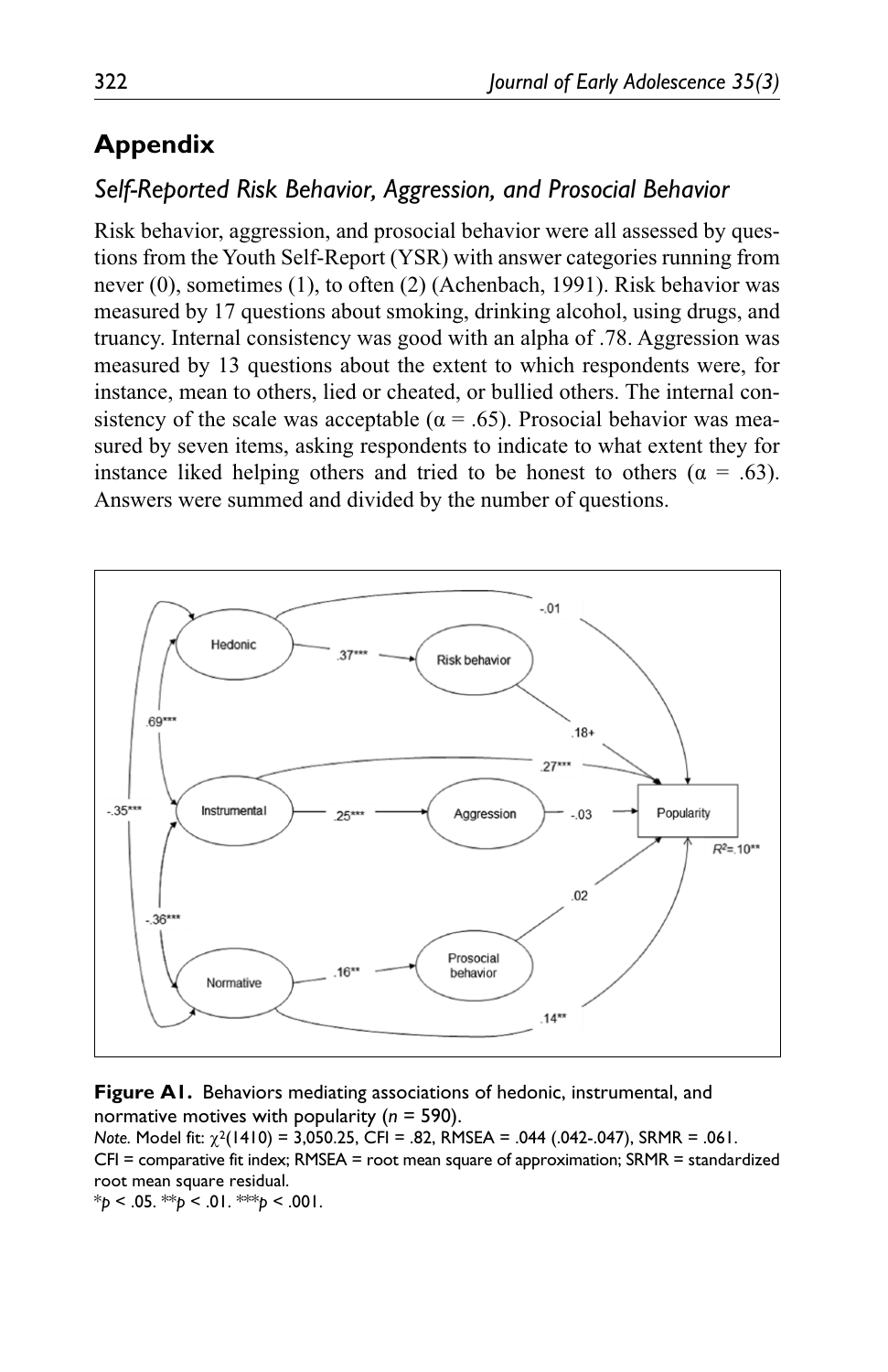

**Figure A2.** Behaviors mediating associations of hedonic, instrumental, and normative motives with acceptance (*n* = 590). *Note.* Model fit: χ2(1410) = 3,042.12, CFI = .82, RMSEA = .044 (.042-.046), SRMR = .061.

CFI = comparative fit index; RMSEA = root mean square of approximation; SRMR = standardized root mean square residual.  $*_{p}$  < .05. \*\**p* < .01. \*\**p* < .001.



**Figure A3.** Behaviors mediating associations of hedonic, instrumental, and normative motives with rejection (*n* = 590).

*Note.* Model fit: χ2(1410) = 3,044.77, CFI = .82, RMSEA = .044 (.042-.046), SRMR = .061. CFI = comparative fit index; RMSEA = root mean square of approximation; SRMR = standardized root mean square residual.

\**p* < .05. \*\**p* < .01. \*\*\**p* < .001.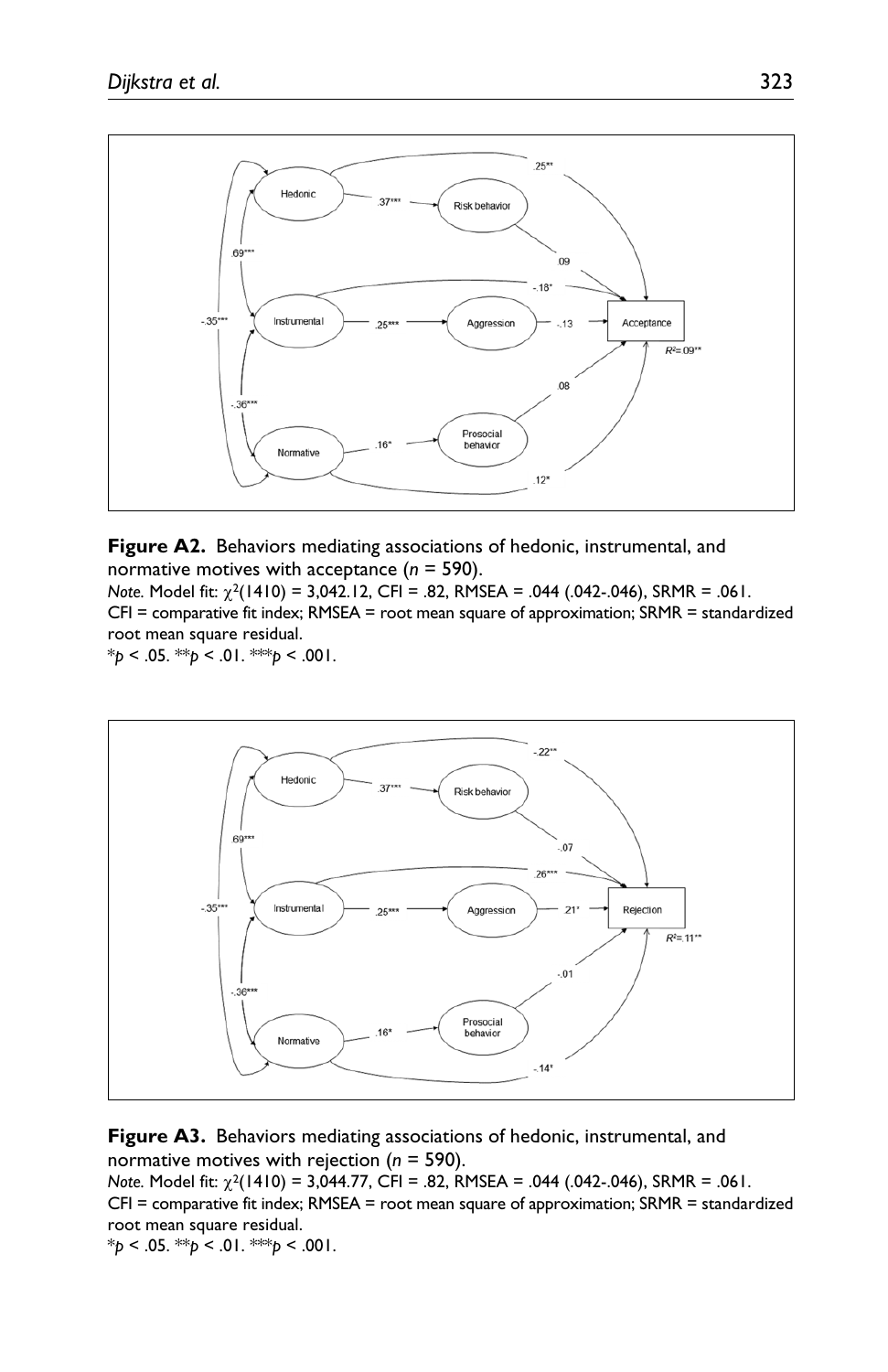### **Acknowledgment**

We are grateful to all adolescents, their parents, and teachers who participated in this research and to everyone who worked on this project and made it possible.

## **Authors' Note**

This research is part of the TRacking Adolescents' Individual Lives Survey (TRAILS). Participating centers of TRAILS include various departments of the University Medical Center and University of Groningen, the Erasmus University Medical Center Rotterdam, the University of Utrecht, the Radboud Medical Center Nijmegen, and the Parnassia Bavo group, all in the Netherlands.

### **Declaration of Conflicting Interests**

The author(s) declared no potential conflicts of interest with respect to the research, authorship, and/or publication of this article.

# **Funding**

The author(s) disclosed receipt of the following financial support for the research, authorship, and/or publication of this article: TRAILS has been financially supported by various grants from the Netherlands Organization for Scientific Research NWO (Medical Research Council Program Grant GB-MW 940-38-011; ZonMW Brainpower Grant 100-001-004; ZonMw Risk Behavior and Dependence Grants 60-60600-97-118; ZonMw Culture and Health Grant 261-98-710; Social Sciences Council Medium-Sized Investment Grants GB-MaGW 480-01-006 and GB-MaGW 480-07-001; Social Sciences Council Project Grants GB-MaGW 452-04-314 and GB-MaGW 452-06-004; NWO Large-Sized Investment Grant 175.010.2003.005; NWO Longitudinal Survey and Panel Funding 481-08-013), the Dutch Ministry of Justice (WODC), the European Science Foundation (EuroSTRESS project FP-006), Biobanking and Biomolecular Resources Research Infrastructure BBMRI-NL (CP 32), and the participating universities. Part of this research was funded by NWO Vernieuwingsimpuls (VENI) Project 451-10-012 awarded to Jan Kornelis Dijkstra (2010).

## **References**

- Achenbach, T. M. (1991). *Manual for the YSR and 1991 profile*. Burlington: Department of Psychiatry, University of Vermont.
- Back, M. D., Schmukle, S. C., & Egloff, B. (2010). Why are narcissists so charming at first sight? Decoding the narcissism-popularity link at zero acquaintance. *Journal of Personality and Social Psychology*, *98*, 132-145. doi:10.1037/ a0016338
- Caravita, S. C. S., & Cillessen, A. H. N. (2012). Agentic or communal? Associations between interpersonal goals, popularity, and bullying in middle childhood and early adolescence. *Social Development*, *21*, 376-395. doi:10.1111/ j.1467-9507.2011.00632.x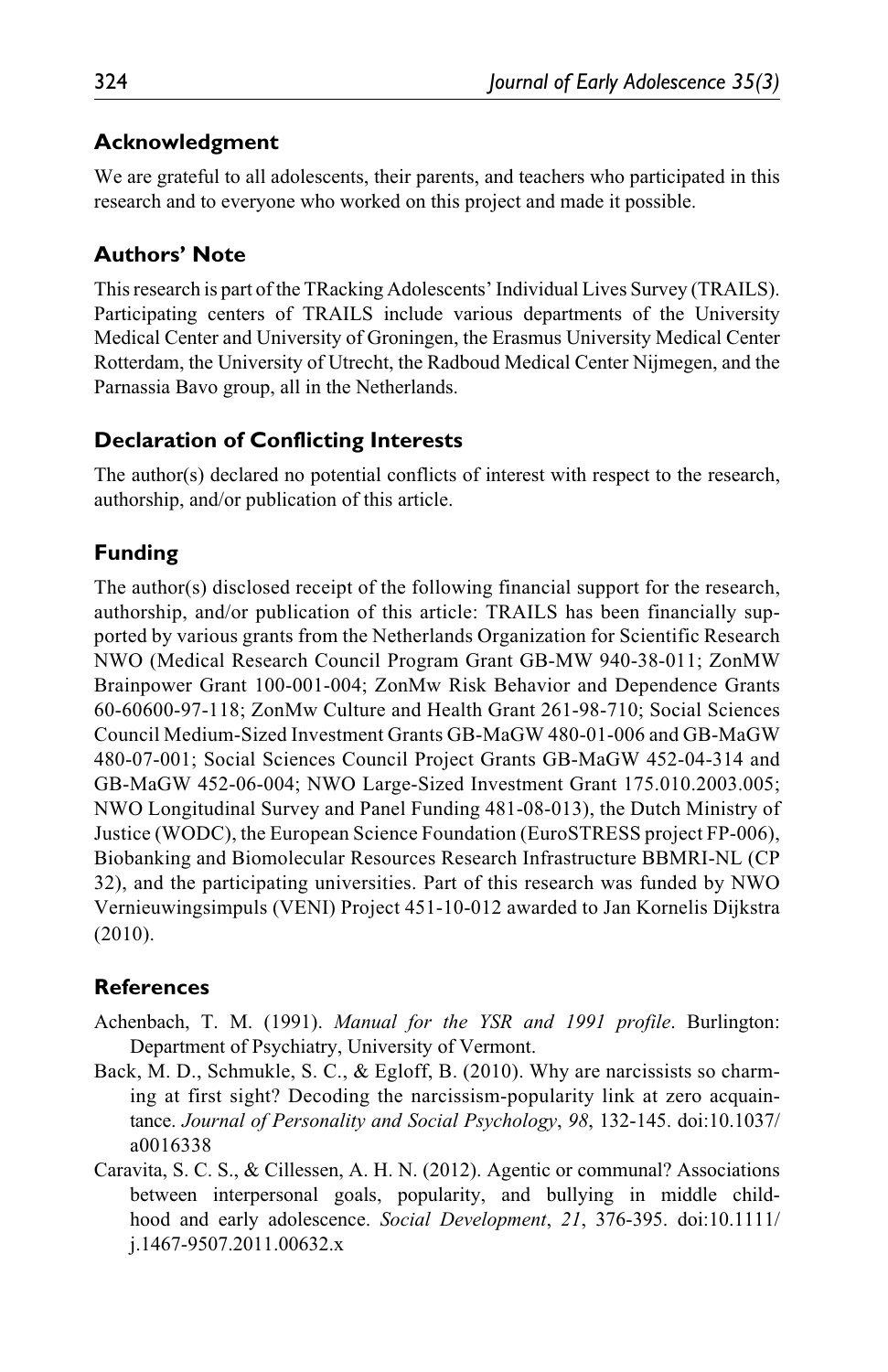- Cialdini, R. B., & Richardson, K. D. (1980). Two indirect tactics of impression management: Basking and blasting. *Journal of Personality and Social Psychology*, *39*, 406-416.
- Cillessen, A. H. N., & Mayeux, L. (2004). From censure to reinforcement: Developmental changes in the association between aggression and social status. *Child Development*, *75*, 147-163. doi:10.1111/j.1467-8624.2004.00660.x
- Cillessen, A. H. N., & Rose, A. J. (2005). Understanding popularity in the peer system. *Current Directions in Psychological Science*, *14*, 102-105. doi:10.1111/ j.0963-7214.2005.00343.x
- Coie, J. D., Coppotelli, H., & Dodge, K. A. (1982). Dimensions and types of social status: A cross-age perspective. *Developmental Psychology*, *18*, 557-570. doi:10.1037/0012-1649.18.4.557
- Crick, N. R., & Dodge, K. A. (1994). A review and reformulation of social information-processing mechanisms in children's social adjustment. *Psychological Bulletin*, *115*, 74-101. doi:10.1037/0033-2909.115.1.74
- de Bruyn, E. H., & Cillessen, A. H. N. (2006). Heterogeneity of girls' consensual popularity: Academic and interpersonal behavioral profiles. *Journal of Youth and Adolescence*, *35*, 435-445. doi:10.1007/s10964-005-9023-4
- De Bruyn, E. H., & Van den Boom, D. C. (2005). Interpersonal behavior, peer popularity, and self-esteem in early adolescence. *Social Development*, *14*, 555-573. doi:10.1111/j.1467-9507.2005.00317.x
- De Winter, A., Oldehinkel, A. J., Veenstra, R., Brunnekreef, J. A., Verhulst, F. C., & Ormel, J. (2005). Evaluation of non-response bias in mental health determinants and outcomes in a large sample of pre-adolescents. *European Journal of Epidemiology*, *20*, 173-181. doi:10.1007/s10654-004-4948-6
- Dijkstra, J. K., Cillessen, A. H. N., Lindenberg, S., & Veenstra, R. (2010a). Basking in reflected glory and its limits: Why adolescents hang out with popular peers. The TRAILS study. *Journal of Research on Adolescence*, *20*, 942-958. doi: 10.1111/j.1532-7795.2010.00671.x
- Dijkstra, J. K., Cillessen, A. H. N., Lindenberg, S., & Veenstra, R. (2010b). Samegender and cross-gender likeability: Associations with popularity and status enhancement. *Journal of Early Adolescents*, *30*, 773-802. doi:10.1177/ 0272431609350926
- Dijkstra, J. K., Lindenberg, S., & Veenstra, R. (2007). Same-gender and crossgender peer acceptance and peer rejection and their relation with bullying and helping among preadolescents: Comparing predictions from gender-homophily and goal-framing approaches. *Developmental Psychology*, *43*, 1377-1389. doi:10.1037/0012-1649.43.6.1377
- Dijkstra, J. K., Lindenberg, S., Verhulst, F. C., Ormel, J., & Veenstra, R. (2009). The relation between popularity and antisocial behaviors: Moderating effects of athletic abilities, physical attractiveness, and prosociality. *Journal of Research on Adolescence*, *19*, 401-413. doi:10.1111/j.1532-7795.2009.00594.x
- Gifford-Smith, M. E., & Brownell, C. A. (2003). Childhood peer relationships: Social acceptance, friendships, and peer networks. *Journal of School Psychology*, *41*, 235-284. doi:10.1016/S0022-4405(03)00048-7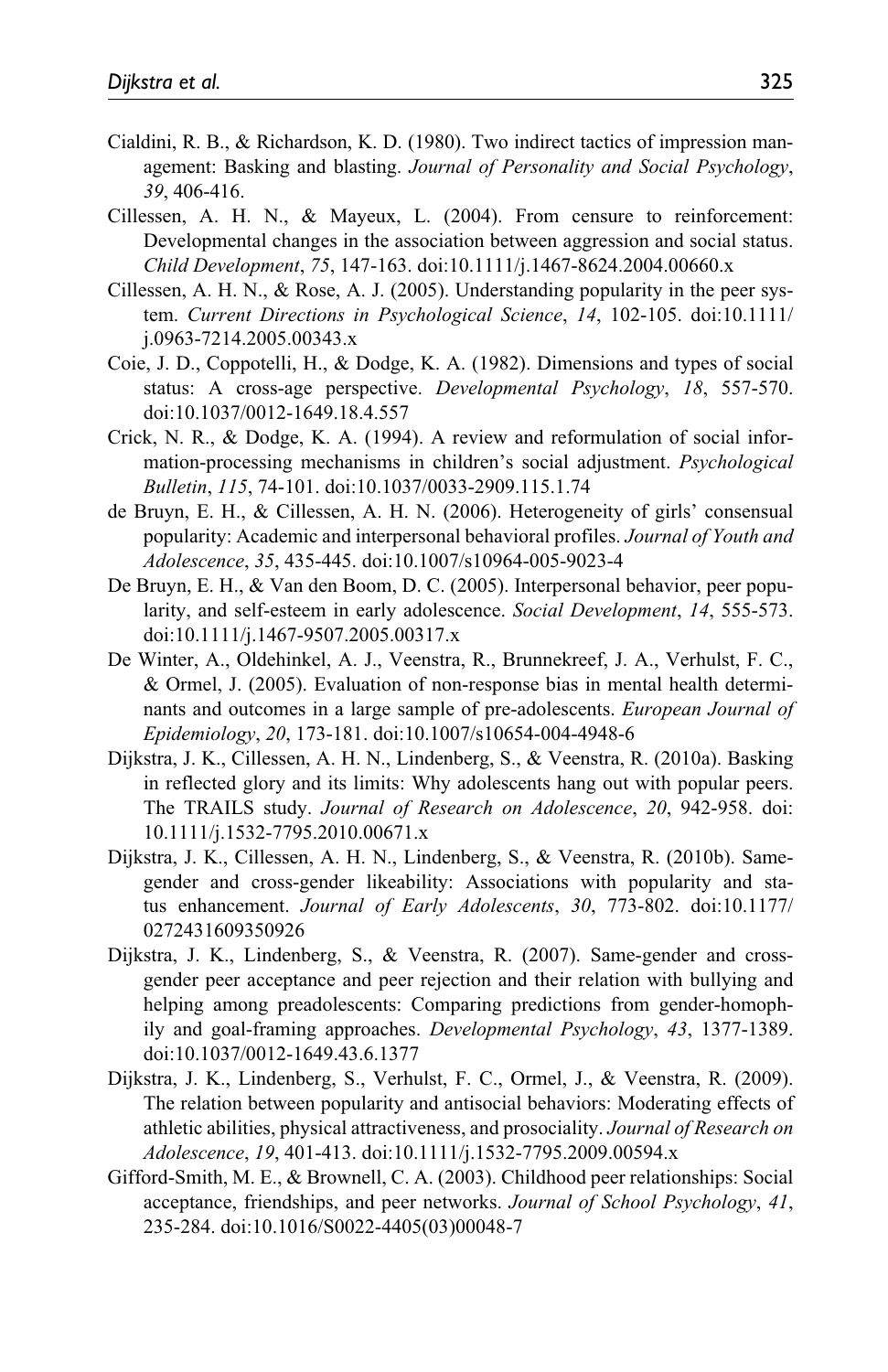- Gorman, A. H., Kim, J., & Schimmelbusch, H. (2002). The attributes adolescents associate with peer popularity and teacher preference. *Journal of School Psychology*, *40*, 143-165. doi:10.1016/S0022-4405(02)00092-4
- Hawley, P. H. (2003). Strategies of control, aggression, and morality in preschoolers: An evolutionary perspective. *Journal of Experimental Child Psychology*, *85*(3), 213-235.
- Hawley, P. H., & Geldhof, G. J. (2012). Preschoolers' social dominance, moral cognition, and moral behavior: An evolutionary perspective. *Journal of Experimental Child Psychology*, *112*, 18-35. doi:10.1016/j.jecp.2011.10.004
- Hawley, P. H., Little, T. D., & Card, N. A. (2008). The myth of the alpha male: A new look at dominance-related beliefs and behaviors among adolescent males and females. *International Journal of Behavioral Development*, *32*, 76-88. doi:10.1177/0165025407084054
- Hawley, P. H., & Vaughn, B. E. (2003). Aggression and adaptive functioning: The bright side to bad behavior. *Merrill-Palmer Quarterly*, *49*, 239-242. doi:10.1353/ mpq.2003.0012
- Heidgerken, A. D., Hughes, J. N., Cavell, T. A., & Willson, V. L. (2004). Direct and indirect effects of parenting and children's goals on child aggression. *Journal of Clinical Child & Adolescent Psychology*, *33*, 684-693. doi:10.1207/ s15374424jccp3304\_4
- Huisman, M., Oldehinkel, A. J., de Winter, A., Minderaa, R. B., De Bildt, A., Huizink, A. C., . . .Ormel, J. (2008). Cohort profile: The Dutch TRacking Adolescents Individual Lives Survey; TRAILS. *International Journal of Epidemiology*, *37*, 1227-1235. doi:10.1093/ije/dym273
- Kruglanski, A. W., & Köpetz, C. (2009). What is so special (and non-special) about goals? A view from the cognitive perspective. In G. B. Moskowitz & H. Grant (Eds.), *The psychology of goals* (pp. 27-55). New York, NY: Guilford.
- LaFontana, K. A., & Cillessen, A. H. N. (2002). Children's perceptions of popular and unpopular peers: A multimethod assessment. *Developmental Psychology*, *38*, 635-647. doi:10.1037//0012-1649.38.5.635
- Lease, A. M., Kennedy, C. A., & Axelrod, J. L. (2002). Children's social constructions of popularity. *Social Development*, *11*, 87-109. doi:10.1111/1467-9507.00188
- Lease, A. M., Musgrove, K. T., & Axelrod, J. L. (2002). Dimensions of social status in preadolescent peer groups: Likeability, perceived popularity, and social dominance. *Social Development*, *11*, 508-533. doi:10.1111/1467-9507.00213
- Lindenberg, S. (2006). Prosocial behavior, solidarity, and framing processes. In D. Fetchenhauer, A. Flache, A. P. Buunk, & S. Lindenberg (Eds.), *Solidarity and prosocial behavior: An integration of sociological and psychological perspectives* (pp. 23-44). New York, NY: Springer.
- Lindenberg, S. (2008). Social rationality, semi-modularity and goal-framing: What is it all about? *Analyse & Kritik*, *30*, 669-687.
- Lindenberg, S. (2013). Social rationality, self-regulation and well-being: The regulatory significance of needs, goals, and the self. In R. Wittek, T. A. B. Snijders, & V. Nee (Eds.), *Handbook of rational choice social research* (pp. 72-112). Stanford, CA: Stanford University Press.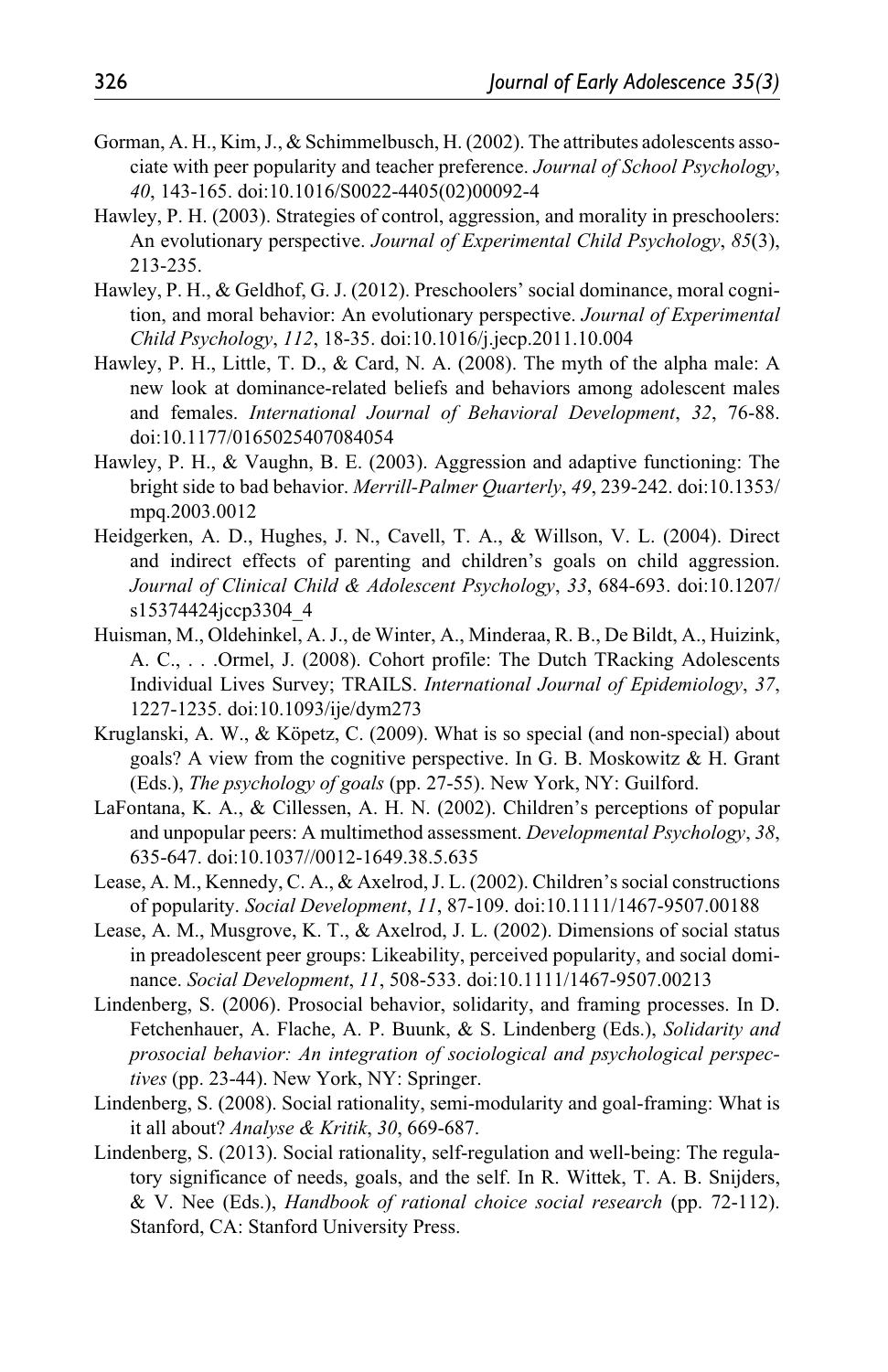- Lindenberg, S., & Steg, L. (2007). Normative, gain and hedonic goal frames guiding environmental behavior. *Journal of Social Issues*, *63*, 117-137. doi:10.1111/ j.1540-4560.2007.00499.x
- Mayeux, L., Sandstrom, M. J., & Cillessen, A. H. N. (2008). Is being popular a risky proposition? *Journal of Research on Adolescence*, *18*, 49-74. doi:10.1111/j.1532- 7795.2008.00550.x
- Moreno-Murcia, J. A., Sicilia, A., Cervello, E., Huéscar, E., & Dumitru, D. C. (2011). The relationship between goal orientations, motivational climate and selfreported discipline in physical education. *Journal of Sports Science & Medicine*, *10*, 119-129.
- Muthén, L. K., & Muthén, B. O. (2010). *Mplus User's Guide*. Seventh Edition. Los Angeles, CA: Muthén & Muthén.
- Ojanen, T., Aunola, K., & Salmivalli, C. (2007). Situation-specificity of children's social goals: Changing goals according to changing situations? *International Journal of Behavioral Development*, *31*, 232-241. doi:10.1177/0165025407074636
- Ojanen, T., Grönroos, M., & Salmivalli, C. (2005). An interpersonal circumplex model of children's social goals: Links with peer-reported behavior and sociometric status. *Developmental Psychology*, *41*, 699-710. doi:10.1037/0012-1649.41.5.699
- Parkhurst, J. T., & Hopmeyer, A. (1998). Sociometric popularity and peer-perceived popularity: Two distinct dimensions of peer status. *Journal of Early Adolescence*, *18*, 125-144. doi:10.1177/0272431698018002001
- Poorthuis, A. M. G., Thomaes, S., Denissen, J. J. A., Van Aken, M. A. G., & De Castro, B. O. (2012). Prosocial tendencies predict friendship quality, but not for popular children. *Journal of Experimental Child Psychology*, *112*, 378-388. doi:10.1016/j.jecp.2012.04.002
- Rasinski, K. A., Visser, P. S., Zagatsky, M., & Rickett, E. M. (2005). Using implicit goal priming to improve the quality of self-report data. *Journal of Experimental Social Psychology*, *41*, 321-327. doi:10.1016/j.jesp.2004.07.001
- Renshaw, P., & Asher, S. (1983). Children's goals and strategies for social interaction. *Merrill-Palmer Quarterly*, *29*, 353-374.
- Sijtsema, J. J., Veenstra, R., Lindenberg, S. M., & Salmivalli, C. (2009). Empirical test of bullies' status goals: Assessing direct goals, aggression, and prestige. *Aggressive Behavior*, *35*, 57-67. doi:10.1002/ab.20282
- Steg, L., Perlaviciute, G., Van der Werff, E., & Lurvink, J. (2014). The significance of hedonic values for environmentally-relevant attitudes, preferences and actions. *Environment & Behavior*, *46*, 163-192. doi:10.1177/0013916512454730
- Tamir, M., Mitchell, C., & Gross, J. J. (2008). Hedonic and instrumental motives in anger regulation. *Psychological Science*, *19*, 324-328. doi:10.1111/j.1467- 9280.2008.02088.x
- Troop-Gordon, W., Visconti, K. J., & Kuntz, K. J. (2011). Perceived popularity during early adolescence: Links to declining school adjustment among aggressive youth. *Journal of Early Adolescence*, *31*, 125-151. doi:10.1177/0272431610384488
- Tucker, J. S., Green, H. D., Zhou, A. J., Miles, J. N. V., Shih, R. A., & D'Amico, E. J. (2011). Substance use among middle school students: Associations with